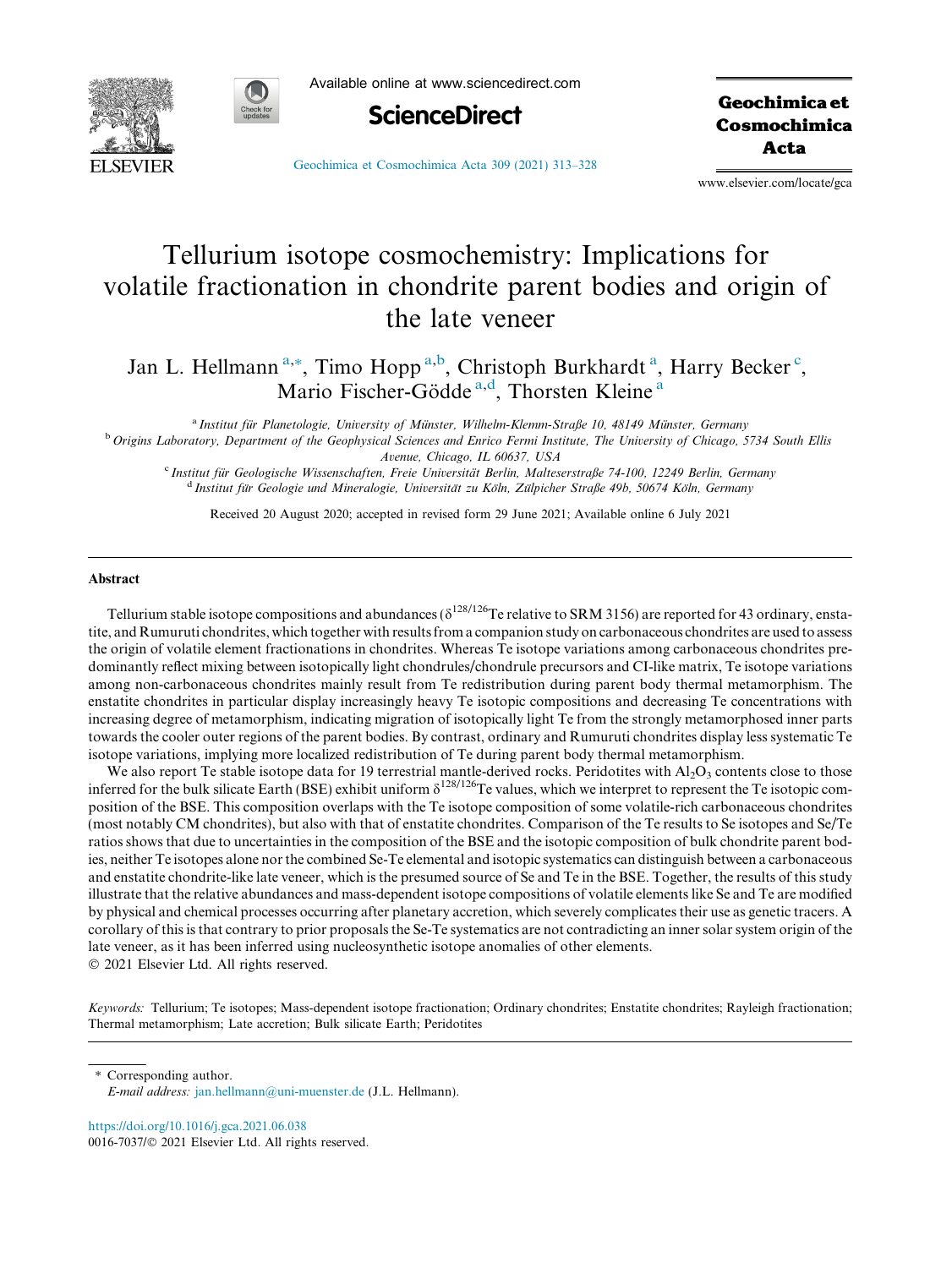## 1. INTRODUCTION

Late accretion is defined as the continued addition of material to Earth's mantle after the cessation of core segregation (e.g., [Walker, 2009\)](#page-15-0). Understanding the nature and composition of the late-accreted material (commonly termed the 'late veneer') and whether it derives from the inner or outer solar system is of considerable interest. For instance, a volatile-rich late veneer from the outer solar system may have been the dominant source of Earth's water and highly volatile elements (e.g., [Wang and Becker,](#page-15-0) [2013; Varas-Reus et al., 2019\)](#page-15-0). However, from a dynamical standpoint it seems more likely that the late veneer derives from left-over planetesimals from the terrestrial planet region with only little contribution from outer solar system planetesimals (e.g., [Jacobson et al., 2014\)](#page-14-0). Thus, determining the genetic heritage and composition of the late veneer may help assessing the origin and timing of the delivery of Earth's water and highly volatile elements, and the compositional spectrum and heritage of planetesimals bombarding the terrestrial planets after the Moon-forming impact.

The primary evidence for late accretion comes from the highly siderophile element (HSE) abundances inferred for the bulk silicate Earth (BSE), which are higher than expected for metal-silicate equilibration during core formation (e.g., [Kimura et al., 1974; Chou, 1978; Mann et al.,](#page-14-0) [2012\)](#page-14-0), but are consistent with the addition of  $\sim 0.5$  wt.% of broadly chondritic material to Earth's mantle ([Kimura](#page-14-0) [et al., 1974; Becker et al., 2006; Walker, 2009; Day et al.,](#page-14-0) [2017\)](#page-14-0). Accordingly, the composition and genetic heritage of the late-accreted material have mainly been studied using the elemental abundances and isotopic compositions of the HSE. For instance, the  $187Os/188Os$  ratio of the BSE (reflecting its time-integrated Re/Os) overlaps with enstatite and ordinary chondrites, but is distinct from most carbona-ceous chondrites [\(Meisel et al., 1996, 2001](#page-15-0)). The BSE's  $187\text{Os}/188\text{Os}$  may be consistent with the contribution of carbonaceous chondrites to late accretion if the late veneer also contained a fractionated metal component with elevated Re/Os (Fischer-Gödde and Becker, 2012), but it was later shown that this was likely not the case ([Hopp](#page-14-0) [and Kleine, 2018](#page-14-0)). Consequently, the Os isotopic composition of the BSE is best explained by an enstatite or ordinary chondrite-like late veneer (e.g., [Walker et al., 2015\)](#page-15-0). Consistent with this, nucleosynthetic Ru isotope anomalies also support an enstatite chondrite-like late veneer, because the BSE's Ru isotopic composition is most similar to those of enstatite chondrites, whereas all other chondrites, and in particular carbonaceous chondrites and iron meteorites, are characterized by a deficit in s-process Ru isotopes and, therefore, are unlikely sources of the late veneer (Dauphas et al., 2004; Fischer-Gödde et al., 2015; Bermingham and Walker, 2017; Fischer-Gödde and [Kleine, 2017; Bermingham et al., 2018; Worsham et al.,](#page-14-0) [2019; Hopp et al., 2020\)](#page-14-0). More recently, it has been proposed that not all the BSE's Ru derived from late accretion, and that the BSE's Ru isotopic composition reflects a mixture between pre-late veneer Ru characterized by an excess in s-process Ru with late accretion-derived Ru

characterized by an s-process deficit (Fischer-Gödde [et al., 2020\)](#page-14-0). This model would allow for the contribution of carbonaceous chondrite-like material to late accretion, but does not require it, because most non-carbonaceous meteorites are also characterized by variable s-process deficits for Ru (e.g., Fischer-Gödde et al., 2015; Bermingham [et al., 2018; Hopp et al., 2020\)](#page-14-0).

The genetic heritage and composition of the late veneer has also been studied using the chalcophile (to highly siderophile) volatile elements Se, Te, and S. As for the HSE, it is commonly assumed that S, Se, and Te in the BSE predominantly derived from late accretion ([Wang and](#page-15-0) [Becker, 2013; Palme and O'Neill, 2014](#page-15-0)). [Wang and](#page-15-0) [Becker \(2013\)](#page-15-0) observed that the ratios of S, Se, and Te inferred for the BSE from terrestrial mantle peridotites are distinct from enstatite chondrites, but overlap with volatile-rich carbonaceous chondrites and most notably CM chondrites. On this basis, these authors argued for a CM-like source of the late veneer. Along similar lines, [Varas-Reus et al. \(2019\)](#page-15-0) showed that the mass-dependent Se isotope composition of peridotites overlaps only with CI chondrites, and so these authors suggested a CI-like late veneer. However, other studies have argued that for elements like Se and Te, peridotites do not provide reliable proxies for the composition of the BSE and that, therefore, these data do not allow constraining late accretion (e.g., König et al., 2014; Yierpan et al., 2019). Moreover, not all the BSE's S (and by implication perhaps also Se and Te) may derive from late accretion [\(Labidi et al., 2013;](#page-14-0) [Suer et al., 2017\)](#page-14-0), which further complicates the application of these elements as tracers of late accretion.

To further add to this debate, we obtained massdependent Te isotopic data for a large set of terrestrial mantle rocks and chondrites. Although a previous Te isotopic study argued for a carbonaceous chondrite-like source of the late veneer ([Fehr et al., 2018\)](#page-14-0), that study did not report resolved Te isotopic differences between the different classes and groups of chondrites. Moreover, thermal metamorphism on chondrite parent bodies may have resulted in volatilization, redistribution, and isotopic fractionation of volatile elements (e.g., [Wombacher et al., 2003](#page-15-0)), but to what extent this affected the Te isotopic composition of enstatite and ordinary chondrites is unknown. This information is crucial, however, because utilizing Te isotopes as a genetic tracer of the late veneer requires knowledge of the representative composition of bulk chondrite parent bodies. Finally, a precise estimate of the BSE's Te isotopic composition is lacking, because until now only terrestrial sedimentary rocks and solution standards were analyzed. To overcome these limitations, we obtained Te isotopic data for several ultramafic terrestrial mantle rocks and a comprehensive set of chondrites from all major groups. These data are used to examine the effect of thermal metamorphism on Te isotope compositions and abundances in chondrites, to estimate the Te isotopic composition of the BSE, and to assess the feasibility of Se, Te, and S to constrain late accretionary sources. As such, this study may help resolve the inconsistencies between late veneer sources inferred from HSE and S-Se-Te systematics.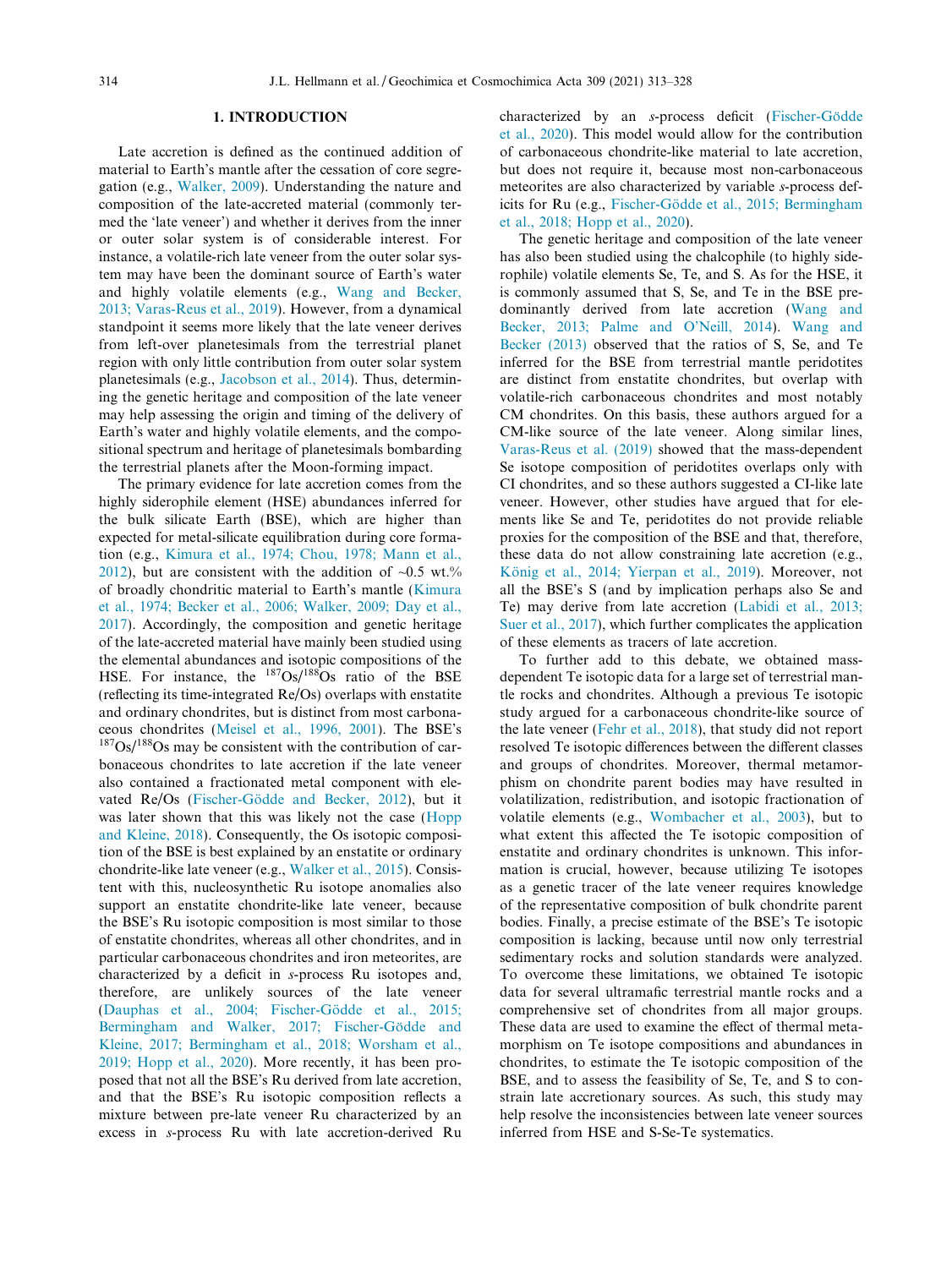## 2. SAMPLES AND ANALYTICAL METHODS

#### 2.1. Samples

Forty-three bulk chondrites were selected for this study, including 20 ordinary (H, L, LL chondrites of petrologic type 3–6), 21 enstatite (EH3-5, EL3-6), and two Rumuruti chondrites (R3.8-3.9). Tellurium isotopic data for a comprehensive set of carbonaceous chondrites are reported in a companion study, which used the same analytical setup as this study [\(Hellmann et al., 2020](#page-14-0)). In addition, 19 ultramafic terrestrial mantle rocks were analyzed, comprising 13 massif-type peridotites from different geological setting and six pyroxenites from the Balmuccia (BM) peridotite massif. The peridotites comprise ten lherzolites  $(2.1-3.9 \text{ wt.})\%$ Al<sub>2</sub>O<sub>3</sub>), two harzburgites  $(1.1-1.8 \text{ wt.})\%$  Al<sub>2</sub>O<sub>3</sub>), and one dunite (0.3 wt.%  $Al_2O_3$ ), whereas the pyroxenites include two spinel clinopyroxenites, one orthopyroxenite, and two websterites. Most of the terrestrial samples are well characterized for their major and trace element compositions, including abundances of S, Se, and Te as well as the HSE, and were described as fresh and unaltered [\(Fischer-](#page-14-0)Gödde et al., 2011; Wang and Becker, 2013; Wang et al., [2013; 2015b\)](#page-14-0). These samples were previously used to estimate the Se/Te ratio of the BSE [\(Wang and Becker, 2013](#page-15-0)).

#### 2.2. Analytical methods

Sample powders of bulk chondrites (~50–450 mg, from  $>2$  g bulk powders), peridotites ( $\sim$ 2–3 g aliquots from  $\sim$ 100 g bulk powders) and pyroxenites ( $\sim$ 0.5–2 g aliquots from  $\sim 0.5-5$  g bulk powders) were weighed into 60 ml (chondrites) or 90 ml (peridotites and pyroxenites) Savillex PFA vials and mixed with appropriate amounts of <sup>123</sup>Te-<sup>125</sup>Te double spike [\(Hellmann et al., 2020](#page-14-0)). The spiked samples were dissolved in  $2:1$  HF–HNO<sub>3</sub> on a hot plate for  $2-3$  days at  $120-150$  °C. After dissolution, samples were evaporated to dryness at 120  $\degree$ C and the residues were taken up and dried several times in concentrated  $HNO<sub>3</sub>$  to destroy fluorides that may have formed during digestion. The samples were then converted to chloride form by several dry downs in concentrated HCl, and re-dissolved in 25 mL 2 M HCl for ion exchange chemistry.

Tellurium was separated from the sample matrix using a three-stage column chromatography described in [Hellmann](#page-14-0) [et al. \(2020\).](#page-14-0) In brief, samples were loaded in 25 mL 2 M HCl onto pre-cleaned anion exchange columns filled with 5 mL BioRad AG1X8 resin (200–400 mesh). After sequential washes of 15 mL 2 M HCl, 7 mL 11 M HCl, and 15 mL  $5 M$  HF, Te was eluted in 10 mL 1 M HNO<sub>3</sub>. Organic compounds in the Te fractions were removed by dry-downs in concentrated HNO<sub>3</sub>. Following conversion to chloride form, samples were dissolved in 1 mL 2 M HCl and loaded onto a clean-up column filled with 1 mL pre-cleaned BioRad AG1X8 resin (200–400 mesh). After sequential washes with 5 mL 2 M HCl, 2 mL 11 M HCl, and 5 mL 5 M HF, Te was eluted using 6 mL 0.5 M HCl. The third chemistry was performed to separate Mo from Te and was only applied to chondrites (as peridotites and

pyroxenites have much lower Mo/Te ratios). The Te fractions of chondrite samples from the second chemistry were evaporated to dryness several times in  $HNO<sub>3</sub>$  and then dissolved in 1 mL 7 M HNO<sub>3</sub>. The sample solutions were loaded onto pre-cleaned columns (500 µl TRU resin-B,  $50-100 \mu m$ ) and Te was directly collected together with an additional elution of  $4 \text{ mL}$  7 M HNO<sub>3</sub>. All samples were repeatedly dried down in  $HCl-HNO<sub>3</sub>$  and  $HNO<sub>3</sub>$ , and the final Te fractions were dissolved in  $0.28$  M HNO<sub>3</sub> for isotope measurements.

All Te isotope measurements were performed using a ThermoScientific Neptune Plus multi-collector ICP-MS at the Institut für Planetologie and followed the measurement routine described in [Hellmann et al. \(2020\)](#page-14-0). Samples were introduced using a Cetac Aridus II desolvator and a Savillex C-flow nebulizer at an uptake rate of  $\sim$ 40  $\mu$ l/min. Sample solutions were measured at  $\sim 100$  ng ml<sup>-1</sup> Te (chondrites) or at  $\sim$ 30–50 ng ml<sup>-1</sup> Te (peridotites and pyroxenites) using standard sampler and X skimmer cones. For a 100 ng  $ml^{-1}$  standard solution this configuration yielded total ion beam intensities of  $\sim$ 2–2.5  $\times$  10<sup>-10</sup> A. Ion beams were collected simultaneously using Faraday cups connected to  $10^{11} \Omega$  feedback resistors for <sup>123</sup>Te, cups connected to  $10^{11}$   $\Omega$  feedback resistors for <sup>123</sup>Te,  $125$ Te,  $126$ Te, and  $128$ Te, and Faraday cups connected to  $10^{12}$  Q feedback resistors for <sup>121</sup>Sb and <sup>129</sup>Xe. Prior to each analysis the sample introduction system was washed using  $0.28$  M HNO<sub>3</sub> for 10-15 min. Each measurement consisted of on-peak background measurements of  $100 \times 1.05$  s integrations, followed by sample measurements of 50 cycles of 4.2 s each. Constant isobaric interferences of Xe on 126Te and 128Te from the Ar gas were corrected using on-peak background measurements. Interferences of residual Sb (on  $123$ Te) and Xe were corrected iteratively using the exponential mass fractionation law, but were insignificant for all samples.

The measured raw data were processed off-line following the three-dimensional data reduction routine of [Siebert](#page-15-0) [et al. \(2001\),](#page-15-0) using  $^{123}$ Te/ $^{128}$ Te,  $^{125}$ Te/ $^{128}$ Te and  $^{126}$ Te/ $^{128}$ Te ratios. The double spike inversion provides the natural fractionation factor  $\alpha$ , for which the Te stable isotopic composition of a sample is calculated as follows:

$$
\delta^{128/126}\text{Te}_{\text{sample}} = -1000 \times \left(\alpha_{\text{sample}} - \alpha_{\text{Mean NIST SRM 3156}}\right) \times \ln \left(m_{128}/m_{126}\right) \tag{1}
$$

where  $m_{128}$  and  $m_{126}$  are the atomic weights of <sup>128</sup>Te and <sup>126</sup>Te and  $\alpha_{\text{Mean NIST SRM 3156}}$  is the mean natural fractionation factor  $\alpha$  of a spiked bracketing NIST SRM 3156 standard solution measured at similar concentrations in the same measurement sequence. Here  $\delta^{128/126}$ Te is defined as the permil deviation of the  $128$ Te/ $126$ Te ratio of a sample from the composition of the NIST SRM 3156 Te standard:

$$
^{128/126}\text{Te} = \left[\frac{(^{128}\text{Te}/^{126}\text{Te})_{\text{sample}}}{(^{128}\text{Te}/^{126}\text{Te})_{\text{SRM3156}}} - 1\right] \times 1000\tag{2}
$$

The results for samples are reported as the mean of replicate measurements ( $n = 3-8$ ) with their corresponding two standard deviation (2 s.d.). Due to their low Te abundances, dunite BM11-07A and pyroxenite BM-11-26 could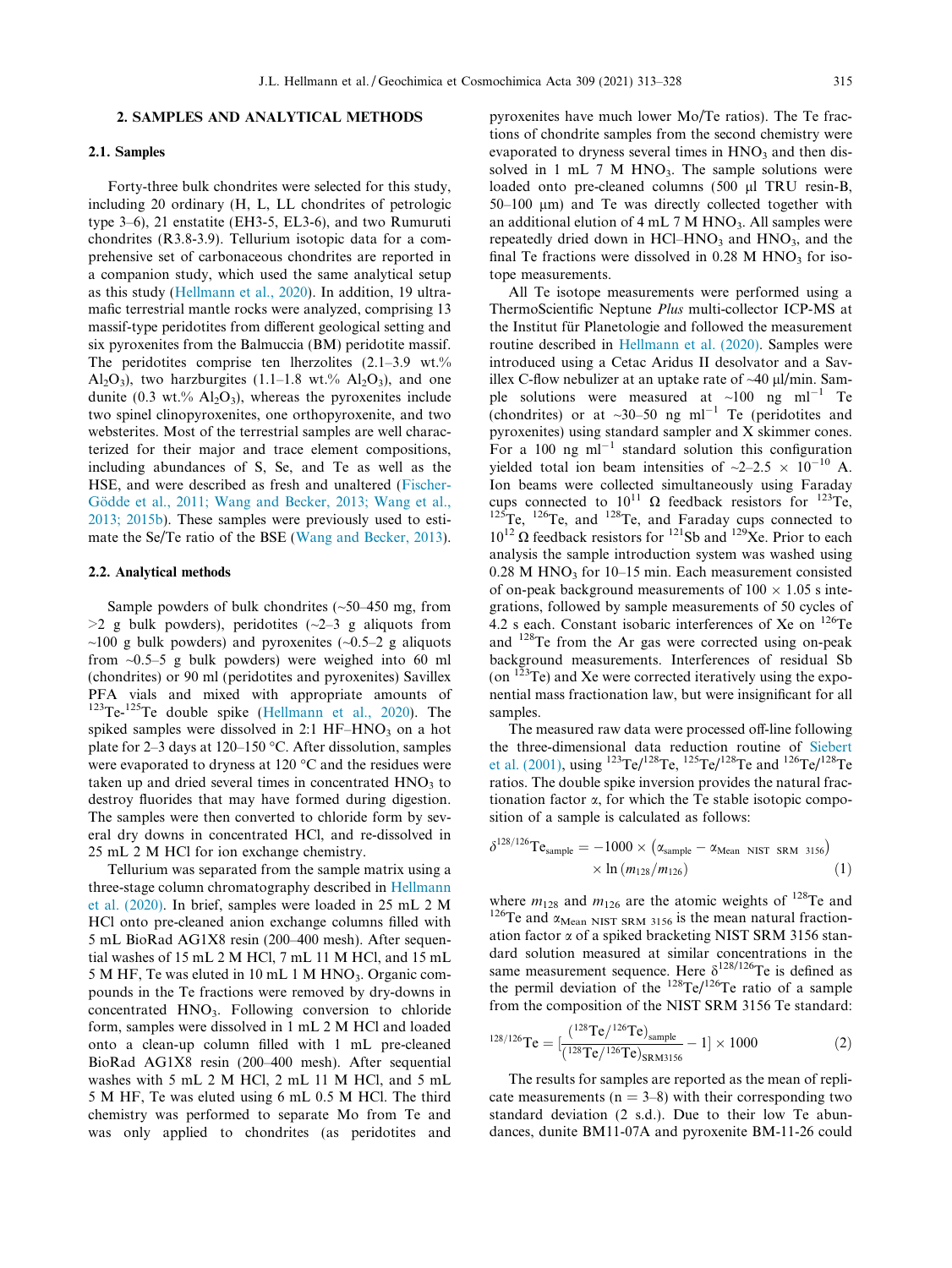<span id="page-3-0"></span>only be measured once at  $\sim 30$  ng ml<sup>-1</sup>, and the uncertainty of these measurements  $(\pm 0.02)$  were estimated by averaging the 2 s.d. obtained for the other terrestrial samples measured at  $\sim$ 30 ng ml<sup>-1</sup>.

## 3. RESULTS

## 3.1. Chondrites

The Te concentrations and stable isotope compositions of ordinary, enstatite, and Rumuruti chondrites are pro-

vided in Table 1 and shown in [Fig. 1](#page-4-0) together with previously published Te isotopic data for carbonaceous chondrites [\(Hellmann et al., 2020](#page-14-0)). The non-carbonaceous chondrites of this study exhibit an overall range of  $\sim$ 1% amu<sup>-1</sup>, and Te concentrations vary between  $\sim$ 140 and  $\sim$ 2700 ng g<sup>-1</sup>. By contrast to most carbonaceous chondrites, the enstatite, ordinary, and Rumuruti chondrites display substantial within-group  $\delta^{128/126}$ Te variations, and several type 5 and 6 enstatite and ordinary chondrites exhibit much heavier Te isotopic compositions than type 3 and 4 samples [\(Fig. 1](#page-4-0)).

#### Table 1

Tellurium concentrations and isotope data of ordinary, enstatite, and Rumuruti chondrites.

| Sample               | Classification  | Shock          | Te (ng/g) $(\pm 2\sigma)$ | ${\bf N}$                | $\delta^{128/126}$ Te (±2s.d.) |
|----------------------|-----------------|----------------|---------------------------|--------------------------|--------------------------------|
| Enstatite chondrites |                 |                |                           |                          |                                |
| Sahara 97072         | EH3             | S <sub>2</sub> | $1965 \pm 48$             | 6                        | $0.16 \pm 0.01$                |
| GRO 95517            | EH3             |                | $1744 \pm 38$             | 5                        | $0.02 \pm 0.04$                |
| <b>DOM 14021</b>     | EH3             |                | $2019 \pm 60$             | 5                        | $0.00\,\pm\,0.02$              |
| MIL 07028            | EH3             |                | $2164 \pm 71$             | 6                        | $0.00 \pm 0.02$                |
| <b>LAR 12001</b>     | EH3             |                | $1928 \pm 52$             | 6                        | $-0.03 \pm 0.03$               |
| LAR 06252            | EH3             | S4             | $2008\,\pm\,81$           | 5                        | $-0.04 \pm 0.03$               |
| EET 87746            | EH4             | S <sub>3</sub> | $1733 \pm 39$             | 6                        | $0.01 \pm 0.01$                |
| Indarch              | EH4             | S <sub>3</sub> | $2678 \pm 70$             | $\overline{4}$           | $0.00 \pm 0.02$                |
| Abee                 | EH4             | S <sub>3</sub> | $2236 \pm 38$             | 5                        | $0.00 \pm 0.03$                |
| St. Mark's           | EH <sub>5</sub> | S <sub>3</sub> | $1265 \pm 26$             | 5                        | $0.42 \pm 0.03$                |
| <b>MAC 02837</b>     | EL3             | S <sub>3</sub> | $1384 \pm 30$             | 5                        | $0.06 \pm 0.02$                |
| PCA 91020            | EL3             | S5             | $1539 \pm 56$             | 5                        | $0.02 \pm 0.03$                |
| <b>MAC 02747</b>     | EL4             | S4             | $1479 \pm 41$             | $\overline{\mathcal{L}}$ | $0.04 \pm 0.02$                |
| TIL 91714            | EL5             | S <sub>2</sub> | $172 \pm 19$              | $\overline{4}$           | $0.48 \pm 0.02$                |
| Khairpur             | EL <sub>6</sub> | S <sub>2</sub> | $603 \pm 31$              | $\overline{4}$           | $1.56 \pm 0.02$                |
| LAP 10130            | EL <sub>6</sub> |                | $295 \pm 6$               | 5                        | $1.20 \pm 0.03$                |
| <b>LAR 10014</b>     | EL <sub>6</sub> |                | $325 \pm 14$              | 6                        | $0.90 \pm 0.03$                |
| Pillistfer           | EL <sub>6</sub> | S <sub>2</sub> | $274 \pm 6$               | $\overline{4}$           | $0.70 \pm 0.01$                |
| Hvittis              | EL <sub>6</sub> | S <sub>2</sub> | $471 \pm 15$              | $\overline{7}$           | $0.60 \pm 0.03$                |
| <b>LON 94100</b>     | EL <sub>6</sub> | S <sub>2</sub> | $144 \pm 4$               | $\overline{4}$           | $0.56 \pm 0.03$                |
| ALH 81021            | EL <sub>6</sub> | S <sub>2</sub> | $148 \pm 4$               | $\overline{4}$           | $0.08 \pm 0.03$                |
| Ordinary chondrites  |                 |                |                           |                          |                                |
| Bremervörde          | $H/L3.9$ (H)    | S <sub>2</sub> | $494 \pm 22$              | 6                        | $-0.29 \pm 0.02$               |
| Ochansk              | H4              | S <sub>2</sub> | $402 \pm 13$              | $\overline{4}$           | $-0.10 \pm 0.02$               |
| Nadiabondi           | H <sub>5</sub>  | S <sub>2</sub> | $299 \pm 8$               | 5                        | $0.13 \pm 0.02$                |
| Gao-Guenie           | H <sub>5</sub>  | S <sub>2</sub> | $375 \pm 13$              | 5                        | $0.21 \pm 0.02$                |
| Richardton           | H <sub>5</sub>  | S <sub>2</sub> | $379 \pm 16$              | 5                        | $-0.10 \pm 0.02$               |
| Kernouve             | H <sub>6</sub>  | S1             | $401 \pm 13$              | $\overline{\mathcal{L}}$ | $0.08 \pm 0.02$                |
| Estacado             | H <sub>6</sub>  | S <sub>3</sub> | $437 \pm 15$              | 5                        | $-0.01 \pm 0.02$               |
| Zhovtnevyi           | H <sub>6</sub>  | S <sub>3</sub> | $334 \pm 10$              | 5                        | $-0.11 \pm 0.02$               |
| Tennasilm            | L4              | $S2-3$         | $458 \pm 31$              | 5                        | $0.23 \pm 0.02$                |
| Bjurböle             | L/LL4(L)        | S1             | $643 \pm 38$              | 3                        | $-0.16 \pm 0.04$               |
| Ergheo               | L <sub>5</sub>  | S4             | $367 \pm 17$              | $\,$ 8 $\,$              | $0.17 \pm 0.03$                |
| Barwell              | L <sub>5</sub>  | S <sub>3</sub> | $400 \pm 13$              | 5                        | $0.09 \pm 0.02$                |
| Knyahinya            | $L/LL5$ (L)     | S <sub>3</sub> | $359 \pm 14$              | 5                        | $0.87 \pm 0.03$                |
| Leedey               | L <sub>6</sub>  | S <sub>3</sub> | $344 \pm 10$              | 5                        | $0.11 \pm 0.02$                |
| Kunashak             | L <sub>6</sub>  | S4             | $289 \pm 10$              | 5                        | $1.48 \pm 0.01$                |
| Ramsdorf             | L <sub>6</sub>  | S4             | $598 \pm 31$              | 8                        | $0.78 \pm 0.03$                |
| Aumale               | L <sub>6</sub>  | S4             | $325 \pm 8$               | $\overline{4}$           | $0.23 \pm 0.04$                |
| Parnallee            | LL3.6           | S <sub>3</sub> | $286 \pm 7$               | 5                        | $0.26 \pm 0.02$                |
| Soko-Banja           | LL4             | S <sub>2</sub> | $300 \pm 8$               | $\overline{4}$           | $0.12 \pm 0.01$                |
| Tuxtuac              | LL5             | S <sub>2</sub> | $262 \pm 7$               | 3                        | $0.15 \pm 0.02$                |
| Rumuruti chondrites  |                 |                |                           |                          |                                |
| Almahata Sitta MS-CH | R3.8            | S1             | $756 \pm 53$              | 4                        | $0.41 \pm 0.01$                |
| <b>NWA 753</b>       | R3.9            |                | $1062 \pm 31$             | 6                        | $-0.02 \pm 0.03$               |

 $N =$  Number of analyses of the same sample digestion.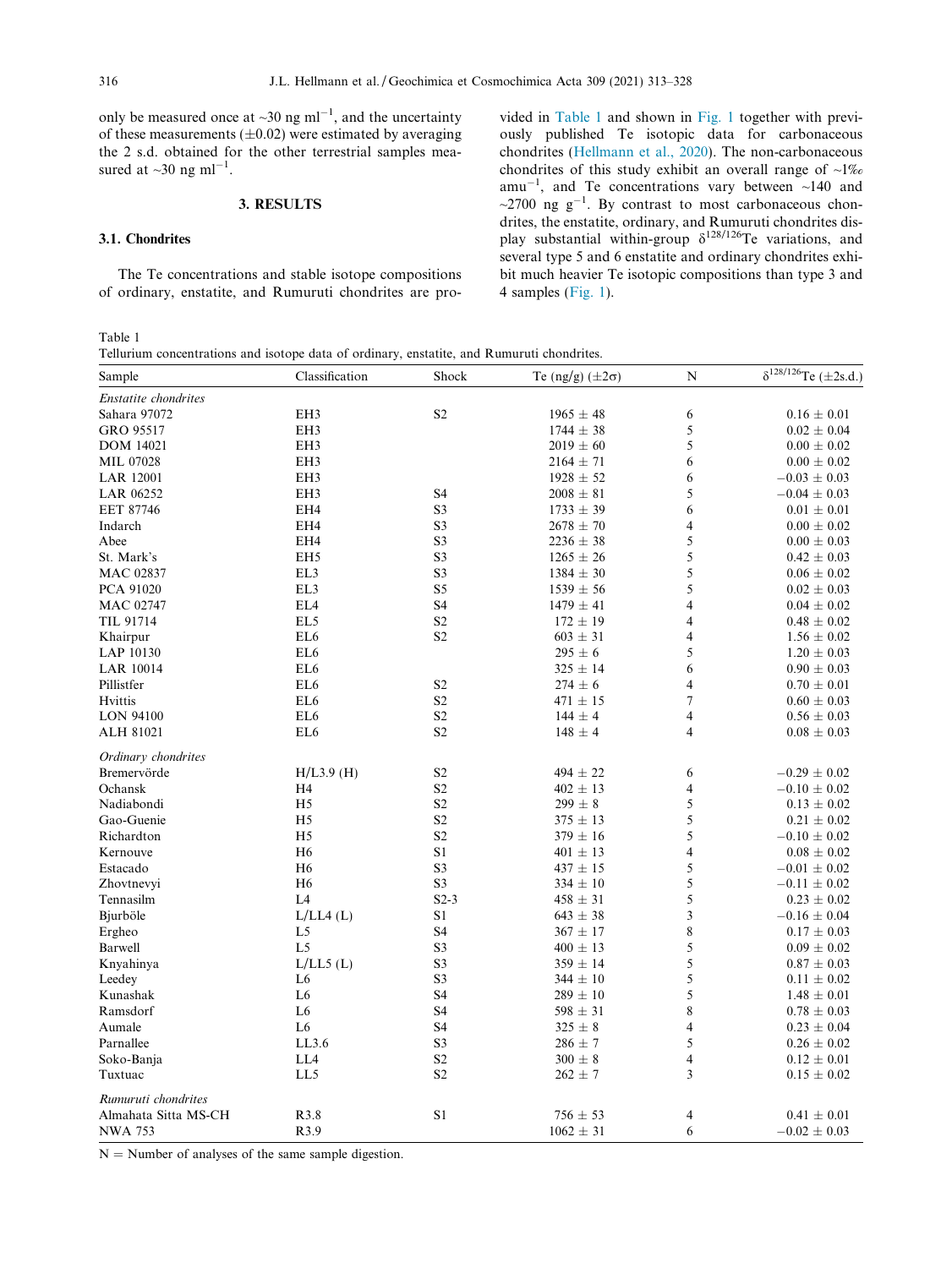<span id="page-4-0"></span>

Fig. 1. Tellurium stable isotopic compositions ( $\delta^{128/126}$ Te relative to SRM 3156) of ordinary (red), enstatite (yellow), Rumuruti (orange), and carbonaceous chondrites (blue) as well as of terrestrial mantle rocks (green). Data for carbonaceous chondrites are from [Hellmann et al.](#page-14-0) [\(2020\)](#page-14-0). The green bar represents the  $\delta^{128/126}$ Te inferred for BSE. (For interpretation of the references to colour in this figure legend, the reader is referred to the web version of this article.)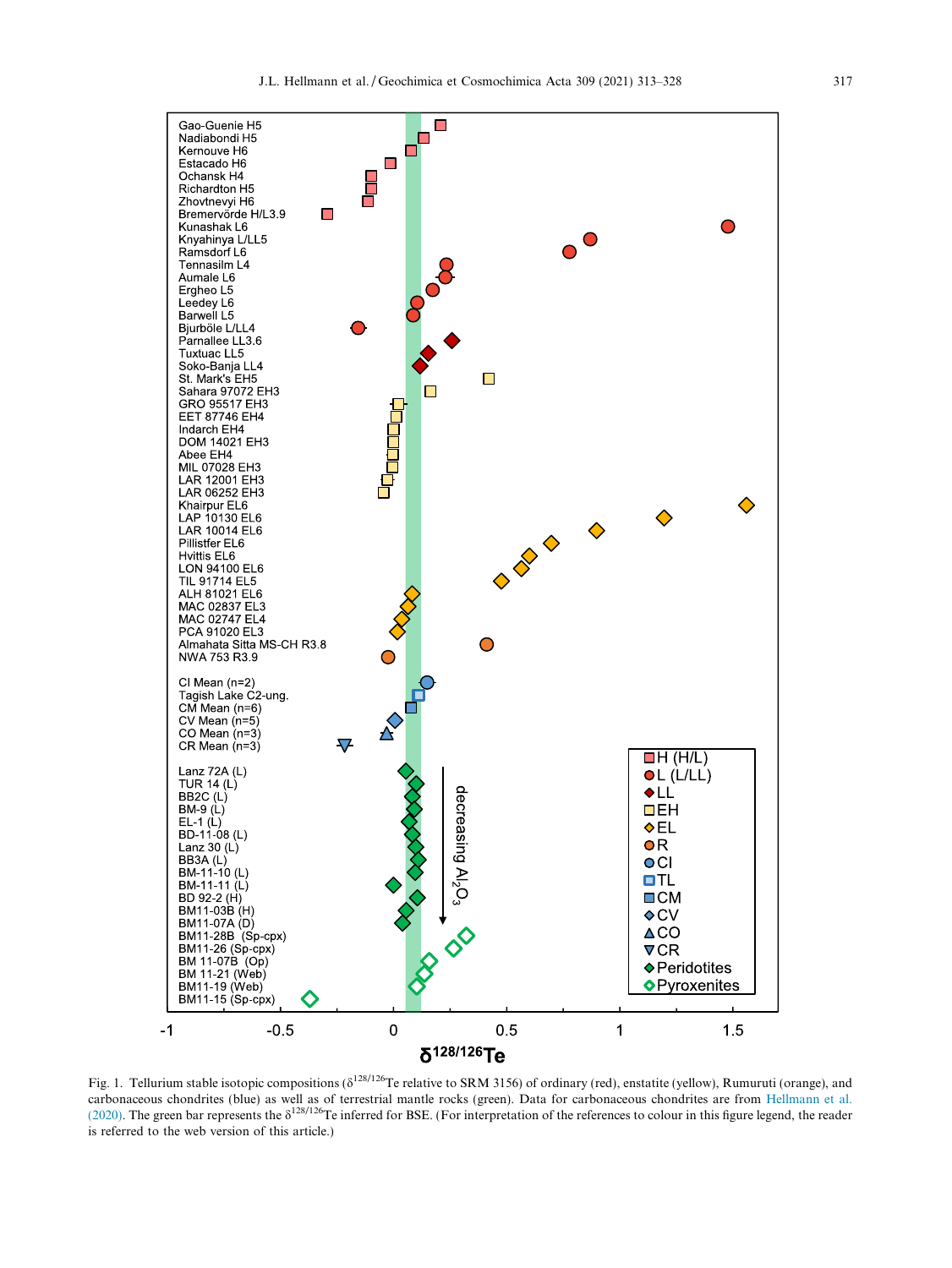<span id="page-5-0"></span>Among the enstatite chondrites, the type 3–4 samples of both the EH (except Sahara 97072) and EL groups have indistinguishable  $\delta^{128/126}$ Te averaging at 0.01  $\pm$  0.06  $(2 \text{ s.d., n} = 11)$ , and homogeneous Te concentrations of  $\sim$ 2 µg g<sup>-1</sup> and  $\sim$ 1.4–1.5 µg g<sup>-1</sup>, respectively (Fig. 2a). The higher Te concentration of EH compared to EL chondrites probably reflects the higher metal content of the former, but evidently did not result in a resolvable Te isotopic difference between the two groups. Sahara 97072 is the only type 3 enstatite chondrite with a heavier Te isotopic composition, but its Te concentrations is similar to those of other EH3-4 chondrites. By contrast, type 5–6 enstatite chondrites display heavier, more variable Te isotope compositions and lower Te concentrations. Together, the enstatite chondrites reveal a broad trend towards lower Te concentrations and heavier isotopic composition with increasing petrologic type (Fig. 2a).

The ordinary chondrites of this study display a similar range in  $\delta^{128/126}$ Te as the enstatite chondrites, but overall exhibit less systematic behavior (Fig. 2b). Although some type 5–6 samples have very high  $\delta^{128/126}$ Te (Kunashak, Knyahinya, Ramsdorf), the ordinary chondrites display only a weak trend between  $\delta^{128/126}$ Te and Te concentration, and type 3–4 ordinary chondrites have variable  $\delta^{128/126}$ Te ([Figs. 1 and 2b](#page-4-0)). This is consistent with results from [Fehr](#page-14-0) [et al. \(2018\)](#page-14-0), who reported large Te isotope variations among type 3 ordinary chondrites, and with the Te isotopic data for the two Rumuruti chondrites of this study, which display very different  $\delta^{128/126}$ Te, yet are both petrologic type 3 ([Table 1](#page-3-0) and [Fig. 1\)](#page-4-0).

## 3.2. Terrestrial samples

The Te concentrations and stable isotope compositions of terrestrial samples analyzed in this study are provided in [Table 2](#page-6-0) and [Figs. 1 and 3](#page-4-0). The 13 peridotites display rather homogeneous  $\delta^{128/126}$ Te, with values ranging from  $0.00 \pm 0.01$  (BM-11-11) to  $0.11 \pm 0.01$  (BB-3A and BD-92-2). The Te concentrations of these samples vary from

 $\sim$ 3 to  $\sim$ 12 ng g<sup>-1</sup>, but there is no obvious correlation between  $\delta^{128/126}$ Te and Te concentration ([Fig. 3a](#page-6-0)). Importantly, lherzolites with Te concentrations between ~10 and ~12 ng  $g^{-1}$  display indistinguishable  $\delta^{128/126}$ Te values averaging at  $0.09 \pm 0.03$  (2 s.d., n = 9). These lherzolites also have the highest  $Al_2O_3$  content and were previously interpreted to represent the Te concentration of the BSE ([Wang and Becker, 2013](#page-15-0)).

The pyroxenites display variable  $\delta^{128/126}$ Te (-0.37 to 0.32) and Te concentrations ( $\sim$ 2 to  $\sim$ 104 ng g<sup>-1</sup>; [Fig. 3b](#page-6-0)). The large  $\delta^{128/126}$ Te variation is almost entirely reflected by the three spinel clinopyroxenites, whereas the websterites and the orthopyroxenite show only small  $\delta^{128/126}$ Te variations from ~0.10 to 0.16. All pyroxenites, except for the spinel clinopyroxenite BM-11-15, have similar or heavier Te isotope compositions than the lherzolites.

#### 4. DISCUSSION

## 4.1. Comparison to previous studies

The comparison of the mass-dependent Te isotopic data of this study to those of a prior study on chondrites ([Fehr](#page-14-0) [et al., 2018](#page-14-0)) is somewhat complicated by the use of different standards in both studies. Whereas [Fehr et al. \(2018\)](#page-14-0) reported their data relative to an in-house Te standard solution, this study reports the data relative to the NIST 3156 standard. Although [Fehr et al. \(2018\)](#page-14-0) also measured the NIST 3156 standard, they used a different batch of this standard (Lot. No. 892901) than this study (Lot. No. 140830), which may be isotopically different [\(Hellmann](#page-14-0) [et al., 2020](#page-14-0)).

To facilitate direct comparison between the data from both studies, we, therefore, analyzed the NIST 3156 and Alfa Aesar Te standard solutions used in [Fehr et al.](#page-14-0) [\(2018\).](#page-14-0) Both standard solutions are isotopically heavy compared to the NIST 3156 standard used in this study, with  $\delta^{128/126}$ Te values of 0.15  $\pm$  0.03 (NIST 3156, Lot. No. 892901) and  $0.20 \pm 0.02$  (Alfa Aesar metal). For a direct



Fig. 2. (a)  $\delta^{128/126}$ Te and Te concentration data for EH and EL chondrites. Type 3–4 samples display high Te concentrations and rather homogeneous  $\delta^{128/126}$ Te. By contrast, strongly metamorphosed type 5–6 samples are depleted in Te relative to type 3–4 samples and display large variation in  $\delta^{128/126}$ Te. (b)  $\delta^{128/126}$ Te and Te concentration data for unequilibrated and equilibrated ordinary chondrites of petrologic types 3–6. Open symbol represents the L6 chondrite Ramsdorf, which probably is an impact melt rock ([Yamaguchi et al., 1999](#page-15-0)).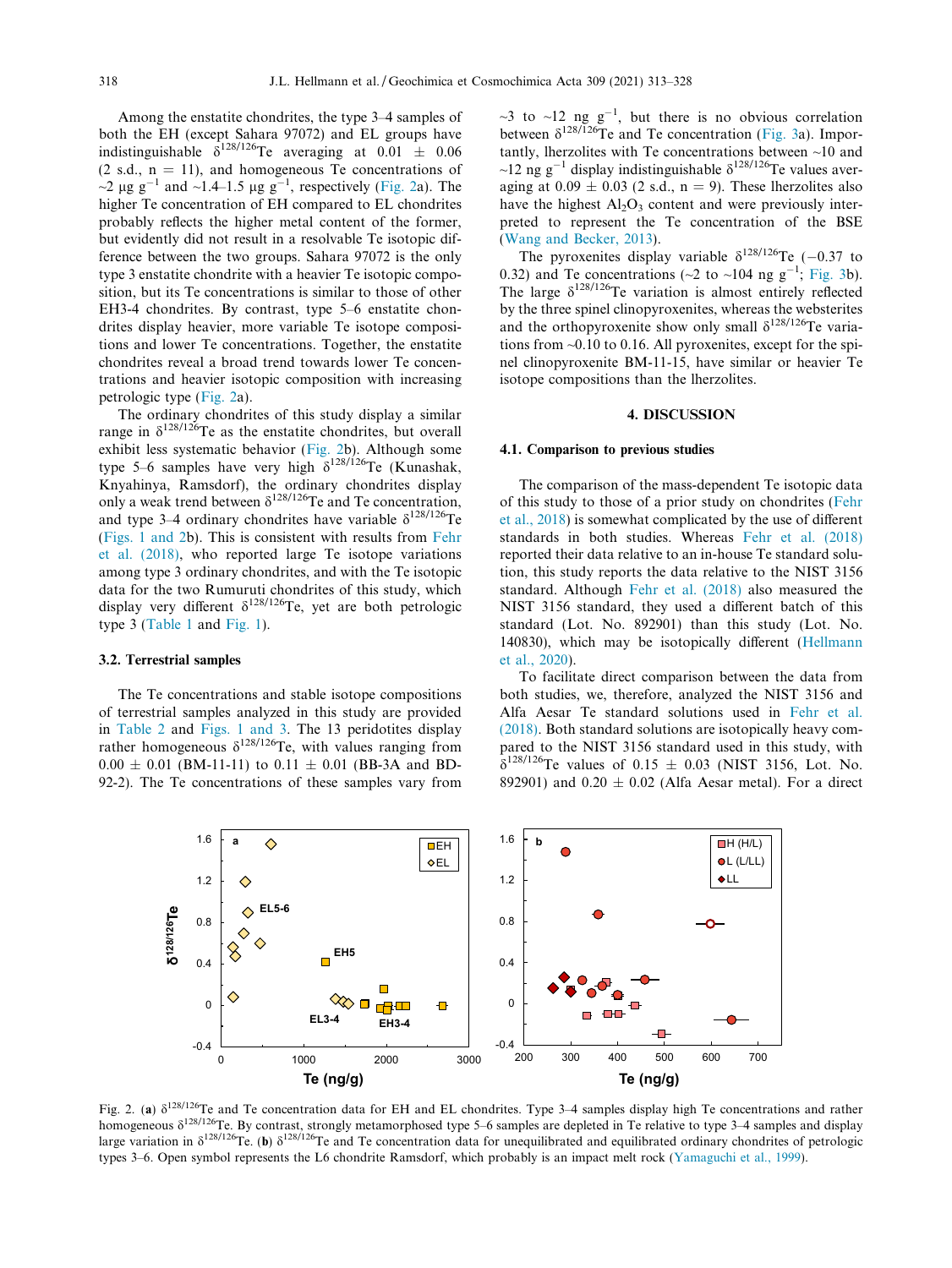<span id="page-6-0"></span>Table 2 Tellurium concentrations and isotope data,  $A_1O_3$  content, and Se/Te of peridotites and pyroxenites from Balmuccia (BM), Baldissero (BD),

Beni Bousera (BB), External Ligurian ophiolite (EL), Turon de Técouère (TUR), and Lanzo (L).

| Sample           | Rock         | Te (ng/g) $(\pm 2\sigma)$ | N | $\sqrt{\delta^{128/126}}$ Te (±2s.d.) | $Al_2O_3$ (wt.%) <sup>a</sup> | $Se/Te^a$ |
|------------------|--------------|---------------------------|---|---------------------------------------|-------------------------------|-----------|
| Peridotites      |              |                           |   |                                       |                               |           |
| $L-72A$          | L            | $10.2 \pm 0.5$            | 3 | $0.05 \pm 0.02$                       | 4.3                           |           |
| <b>TUR-14</b>    | L            | $10.7 \pm 0.6$            | 3 | $0.10 \pm 0.01$                       | 4.0                           | 7.4       |
| $BB-2C$          | L            | $9.5 \pm 0.5$             | 3 | $0.08 \pm 0.02$                       | 3.9                           | 8.2       |
| $BM-9$           | L            | $10.8 \pm 0.5$            | 5 | $0.09 \pm 0.03$                       | 3.4                           | 8.7       |
| $EL-1$           | L            | $9.5 \pm 0.4$             | 3 | $0.07 \pm 0.01$                       | 3.4                           | 7.8       |
| <b>BD-11-08</b>  | L            | $10.8 \pm 0.4$            | 3 | $0.08 \pm 0.02$                       | 3.2                           | 6.6       |
| $L-30$           | L            | $11.8 \pm 0.9$            | 6 | $0.10 \pm 0.04$                       | 3.2                           |           |
| $BB-3A$          | L            | $10.4 \pm 0.5$            | 3 | $0.11 \pm 0.01$                       | 3.0                           | 8.5       |
| BM-11-10         | L            | $12.2 \pm 0.7$            | 5 | $0.10 \pm 0.04$                       | 2.8                           | 7.4       |
| BM-11-11         | L            | $8.1 \pm 0.5$             | 3 | $0.00 \pm 0.01$                       | 2.1                           | 4.8       |
| <b>BD-92-2</b>   | H            | $6.0 \pm 0.4$             | 3 | $0.11 \pm 0.01$                       | 1.8                           | 6.6       |
| <b>BM-11-03B</b> | H            | $7.7 \pm 0.6$             | 4 | $0.06 \pm 0.02$                       | 1.1                           | 5.5       |
| <b>BM-11-07A</b> | D            | $2.9 \pm 0.1$             |   | $0.04 \pm 0.02$                       | 0.3                           | 10.1      |
| Pyroxenites      |              |                           |   |                                       |                               |           |
| BM-11-15         | $Sp$ - $cpx$ | $6.9 \pm 0.7$             | 3 | $-0.37 \pm 0.01$                      | 11.6                          | 49.8      |
| BM-11-26         | $Sp$ - $cpx$ | $2.4 \pm 0.4$             |   | $0.27 \pm 0.02$                       | 7.0                           |           |
| <b>BM-11-28B</b> | $Sp-cpx$     | $11.6 \pm 0.5$            | 4 | $0.32 \pm 0.02$                       | 6.0                           | 40.9      |
| <b>BM-11-07B</b> | Op           | $104 \pm 3$               | 4 | $0.16 \pm 0.02$                       | 5.4                           | 5.6       |
| BM-11-19         | Web          | $13.2 \pm 0.7$            | 4 | $0.10 \pm 0.01$                       | 5.1                           | 16.1      |
| <b>BM-11-21</b>  | Web          | $96 \pm 3$                | 4 | $0.14 \pm 0.03$                       | 2.7                           | 9.1       |

 $N =$  Number of analyses of the same sample digestion.

L: Lherzolite; H: Harzburgite; D: Dunite; Sp-cpx: spinel clinopyroxenite; Op: Orthopyroxenite; Web: Websterite.

<sup>a</sup> Data from Fischer-Gödde et al. (2011), Wang and Becker (2013), Wang et al. (2013) and Wang and Becker (2015b).



Fig. 3.  $\delta^{128/126}$ Te and Te concentration data for (a) peridotites and (b) peridotites and pyroxenites. Closed symbols represent peridotites and open symbols represent pyroxenites. Note that the peridotite data are the same in (a) and (b), but that the axes have different scales.

inter-study comparison, we, therefore, re-normalized the Te isotopic data from [Fehr et al. \(2018\)](#page-14-0) for the offset between the two NIST 3156 batches used in the two studies. The comparison of the data from this study to the renormalized data of [Fehr et al. \(2018\)](#page-14-0) show a general good agreement for samples common to both studies, but also reveal a small systematic offset of about  $0.02\%$  amu<sup>-1</sup> [\(Fig. S1\)](#page-14-0). This small offset is similar to the analytical precision of Te isotopic data from both studies, and may reflect uncertainties introduced by the re-normalization to a common reference standard. We will, therefore, restrict

the discussion of the Te isotopic data for chondrites to the data of this study and [Hellmann et al. \(2020\)](#page-14-0), which both were obtained using the same analytical methods and double spike, and together provide a comprehensive data set for 56 bulk chondrites from all major classes and groups.

## 4.2. Tellurium isotope fractionation and redistribution on chondrite parent bodies

Owing to its low condensation temperature (50%  $T_c$ )  $\sim$ 700 K; [Wood et al., 2019](#page-15-0)) and variable geochemical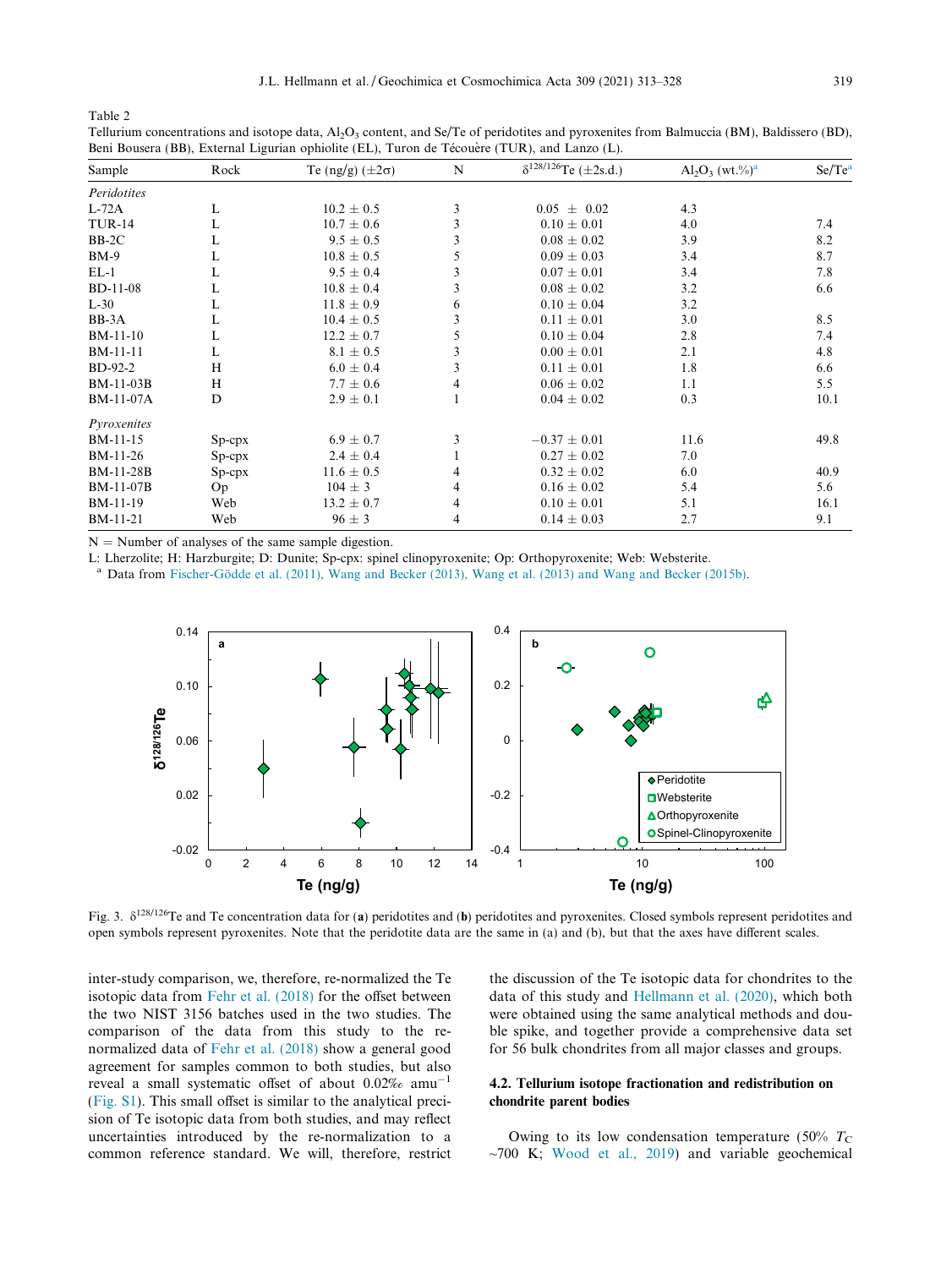behavior under different redox conditions (e.g., [Kadlag and](#page-14-0) [Becker, 2017\)](#page-14-0), Te is sensitive to elemental and isotopic fractionations by nebular and parent body processes. For instance, the Te isotopic variations among different groups of carbonaceous chondrites reflect variable mixtures of volatile-poor and isotopically light chondrules/chondrule precursors and volatile-rich and isotopically heavy CI-like matrix [\(Hellmann et al., 2020\)](#page-14-0), indicating volatilityrelated Te isotopic fractionation during high-temperature processes in the solar nebula. Nevertheless, different samples of a given carbonaceous chondrite group display indistinguishable  $\delta^{128/126}$ Te and very similar Te concentrations, demonstrating that parent body processes (i.e., aqueous alteration and mild thermal metamorphism) had no significant effect on the Te elemental and isotope systematics of most carbonaceous chondrites ([Hellmann et al., 2020\)](#page-14-0). Tellurium isotope fractionations among carbonaceous chondrites thus predominantly reflect high-temperature processes in the solar nebula.

By contrast, the data of this study reveal that noncarbonaceous chondrites display substantial within-group Te isotopic heterogeneity, where type 5–6 samples tend to show more variable and heavier Te isotope compositions than type 3–4 samples of the same group. Similar systematics were previously observed for other volatile elements such as Zn (e.g., [Luck et al., 2005; Moynier et al., 2011\)](#page-15-0) and Cd [\(Wombacher et al., 2003, 2008\)](#page-15-0), and have been interpreted to indicate mobilization and associated isotope fractionation of volatile elements during parent body metamorphism.

Below we will examine how the Te isotope fractionations among enstatite and ordinary chondrites fit into this model of volatilization and redistribution of volatile elements during parent body thermal metamorphism and will use this information to estimate the characteristic bulk  $\delta^{128/126}$ Te of their parent bodies. The latter is important for using  $\delta^{128/126}$ Te as a tracer for the origin of the lateaccreted material added to Earth's mantle after cessation of core formation (Section 4.4).

#### 4.2.1. Enstatite chondrites

With the exception of one sample (Sahara 97072), the EH and EL chondrites of petrologic types 3–4 analyzed in this study have indistinguishable  $\delta^{128/126}$ Te, whereas all type 5 and 6 samples are isotopically heavier (by  $\sim 0.1$ – 1.5‰) and exhibit lower Te concentrations than the type 3 and 4 samples of the same group [\(Fig. 2](#page-5-0)a). Similar systematic isotope variations have been observed for Zn ([Moynier et al., 2011\)](#page-15-0) and Cd ([Wombacher et al., 2008\)](#page-15-0), which also display heavy isotope compositions and lower element concentrations in type 6 enstatite chondrites. The volatile depletion of type 5–6 enstatite chondrites extends to several other volatile elements (e.g., Se, Ag, In, Bi, Tl) and, therefore, appears to be a characteristic feature of strongly metamorphosed enstatite chondrites [\(Ikramuddin](#page-14-0) [et al., 1976; Wang and Lipschutz, 2005](#page-14-0)). Thus, the observed systematic Te isotope variations are most likely linked to the processes that governed the redistribution of volatile elements among enstatite chondrites.

Shock metamorphism may have led to mobilization and redistribution of volatile elements (e.g., [Friedrich et al.,](#page-14-0) [2004\)](#page-14-0), but strongly shocked EL3-4 samples (shock stage S3 or S4) display less fractionated Te isotopic compositions than some EL5-6 samples with lower shock stage S2 ([Fig. 4c](#page-8-0),d). Furthermore, the most strongly shocked sample of this study (PCA 91020, S5) has the same  $\delta^{128/126}$ Te as other, less shocked type 3–4 enstatite chondrites. Thus, shock metamorphism does not seem to have had a significant effect on the Te isotope composition of enstatite chondrites. Instead, the systematically heavier Te isotope composition and stronger Te depletion in type 5–6 compared to type 3–4 enstatite chondrites indicates that volatilization and redistribution of Te occurred during parent body thermal metamorphism ([Figs. 2](#page-5-0)a and [4a](#page-8-0),b). This is consistent with heating experiments on the EH4 chondrite Abee, which reveal systematic loss of volatiles, and in particular Te, with increasing temperature [\(Ikramuddin et al.,](#page-14-0) [1976\)](#page-14-0).

The redistribution of volatile elements during thermal metamorphism can be envisioned with a thermally stratified structure of the parent body, in which volatile elements in the hotter inner parts were volatilized and migrated towards the cooler outer regions where they may have partially re-condensed. Such processes are capable of producing isotope fractionations, mainly because lighter isotopes enter the gas phase more readily and are, therefore, preferentially mobilized (e.g.,[Wombacher et al., 2008\)](#page-15-0). As such, these processes are expected to result in volatile-depleted and isotopically heavy compositions in the more strongly heated interior parts of a parent body. This is consistent with the systematically heavier Te isotopic composition of type 5–6 compared to type 3–4 enstatite chondrites. However, the decrease in Te concentrations among type 5–6 samples is not accompanied by a monotonous increase in  $\delta^{128/126}$ Te values, but instead led to a considerable range of heavy Te isotope compositions relative to type 3–4 samples [\(Fig. 2a](#page-5-0)). Moreover, the magnitude of the observed Te isotope variations is less than ~20% of those expected for kinetic Rayleigh evaporation ([Fig. 5](#page-9-0)), consistent with prior observations for Cd isotope variations in enstatite and ordinary chondrites ([Wombacher et al., 2008\)](#page-15-0). Together, this indicates a more complex evaporation and condensation history than simple partial kinetic Rayleigh evaporation, where the overall magnitude of isotope fractionation was likely suppressed due to back-reaction and recondensation of volatilized Te during vapor transport through the parent body. Additionally, diffusion of Te during thermal metamorphism can produce isotopic heterogeneity on the sample scale because lighter isotopes diffuse faster relative to heavier isotopes leading to heterogeneous distribution of isotopically fractionated Te. This interpretation is similar to a model developed in a prior study based on Cd isotope variations in ordinary chondrites ([Wombacher et al., 2008\)](#page-15-0).

The upward migration of isotopically light volatile elements to the cooler, outer parts of the parent body may result in depletions or enrichments of volatile elements, as well as light and heavy isotopic compositions, depending on whether the vapor re-condensed or was lost from the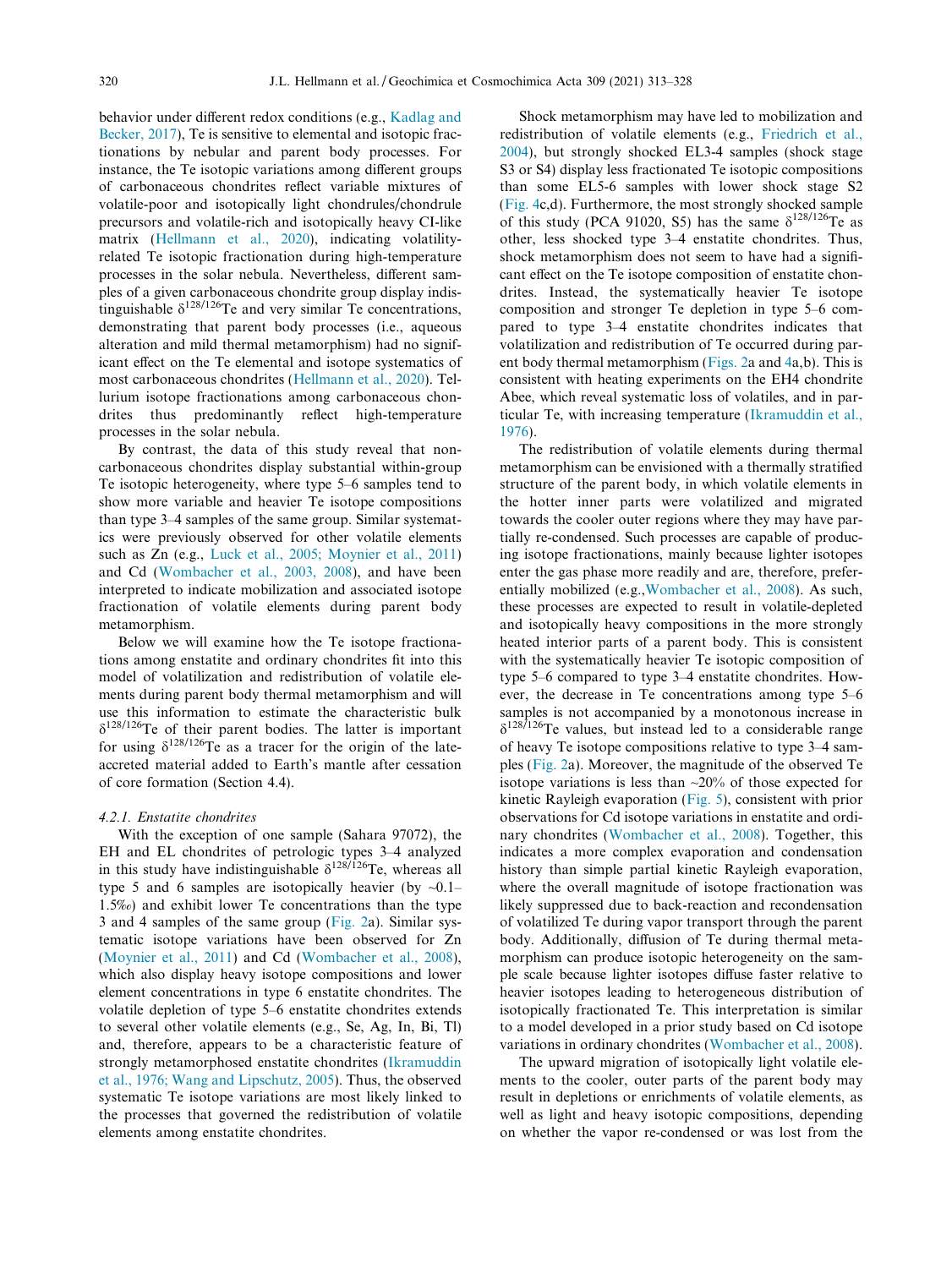<span id="page-8-0"></span>

Fig. 4. Tellurium isotopic composition and Te concentration of enstatite chondrites versus petrologic type (a, b) and shock stage (c, d).

system. Such open-system thermal metamorphism is consistent with the elemental and isotope variations observed for Cd [\(Wombacher et al., 2003](#page-15-0)) and Te [\(Fehr et al., 2018;](#page-14-0) this study) among type 3 ordinary chondrites (see below). [Wang](#page-15-0) [and Lipschutz \(2005\)](#page-15-0) proposed that this process can also account for the variable volatile element abundances of enstatite chondrites. However, the data of this study reveal that type 3–4 enstatite chondrites have rather homogeneous Te isotope compositions and fairly constant within-group Te concentrations. This suggests that the mobilized, isotopically light Te from deeper regions of the parent body was homogeneously distributed throughout the upper regions from where the type 3–4 samples derive. However, such homogenization is unexpected if the mobilized and isotopically light Te migrated through the porous upper layers of a parent body and was lost to space, which should have rather led to Te isotope variations as observed for type 3 ordinary chondrites. Thus, the homogeneous Te isotope compositions of type 3–4 enstatite chondrites suggest efficient sealing of possible pathways for volatile loss, perhaps through impact heating or sintering during the lower-grade thermal metamorphism of type 3–4 samples.

Alternatively, type 3–4 samples derive from a distinct parent body than type 5–6 samples and in this case may have never received isotopically fractionated Te from underlying, hotter regions of the parent body. Either way, the variable Te concentrations and isotope compositions of enstatite chondrites make it difficult to estimate a representative bulk  $\delta^{128/126}$ Te for their parent bodies. Through the redistribution of isotopically light Te within the parent bodies, it seems unlikely that enstatite chondrites of any petrologic type retained their original Te isotopic composition (except perhaps type 3–4 samples, if they derive from different parent bodies than type 5–6 samples). Instead, the  $\delta^{128/126}$ Te of bulk enstatite chondrite parent bodies was likely lighter than the composition measured for type 5–6 samples, but heavier than the composition measured for type 3–4 samples. The latter contain much more Te than the former, and so the bulk parent body  $\delta^{128/126}$ Te will likely be closer to the  $\delta^{128/126}$ Te value of type 3–4 samples. We will return to this issue below when using  $\delta^{128/126}$ Te to assess the nature of the late veneer (Section 4.4).

## 4.2.2. Ordinary chondrites

The ordinary chondrites of this study display a similar extent of Te isotope variations as the enstatite chondrites, but the range of Te concentrations is much smaller [\(Fig. 2](#page-5-0)). Moreover, while most type 5–6 enstatite chondrites have  $\delta^{128/126}$ Te values >0.4, most type 5–6 ordinary chondrites display smaller  $\delta^{128/126}$ Te, and only three samples have heavier compositions (Ramsdorf, Knyahinya, Kunashak). Of these, Ramsdorf probably is an impact melt rock [\(Yamaguchi et al., 1999](#page-15-0)), and so its heavy Te isotope composition may reflect impact-induced melting and volatilization. Overall, there is no obvious systematic variation of  $\delta^{128/126}$ Te with ordinary chondrite group or petrologic type [\(Fig. 6\)](#page-9-0). Thus, neither the different metal contents or redox compositions of H, L, and LL chondrites, nor the different degree of thermal metamorphism resulted in systematic Te isotopic variations. Moreover,  $\delta^{128/126}$ Te values are not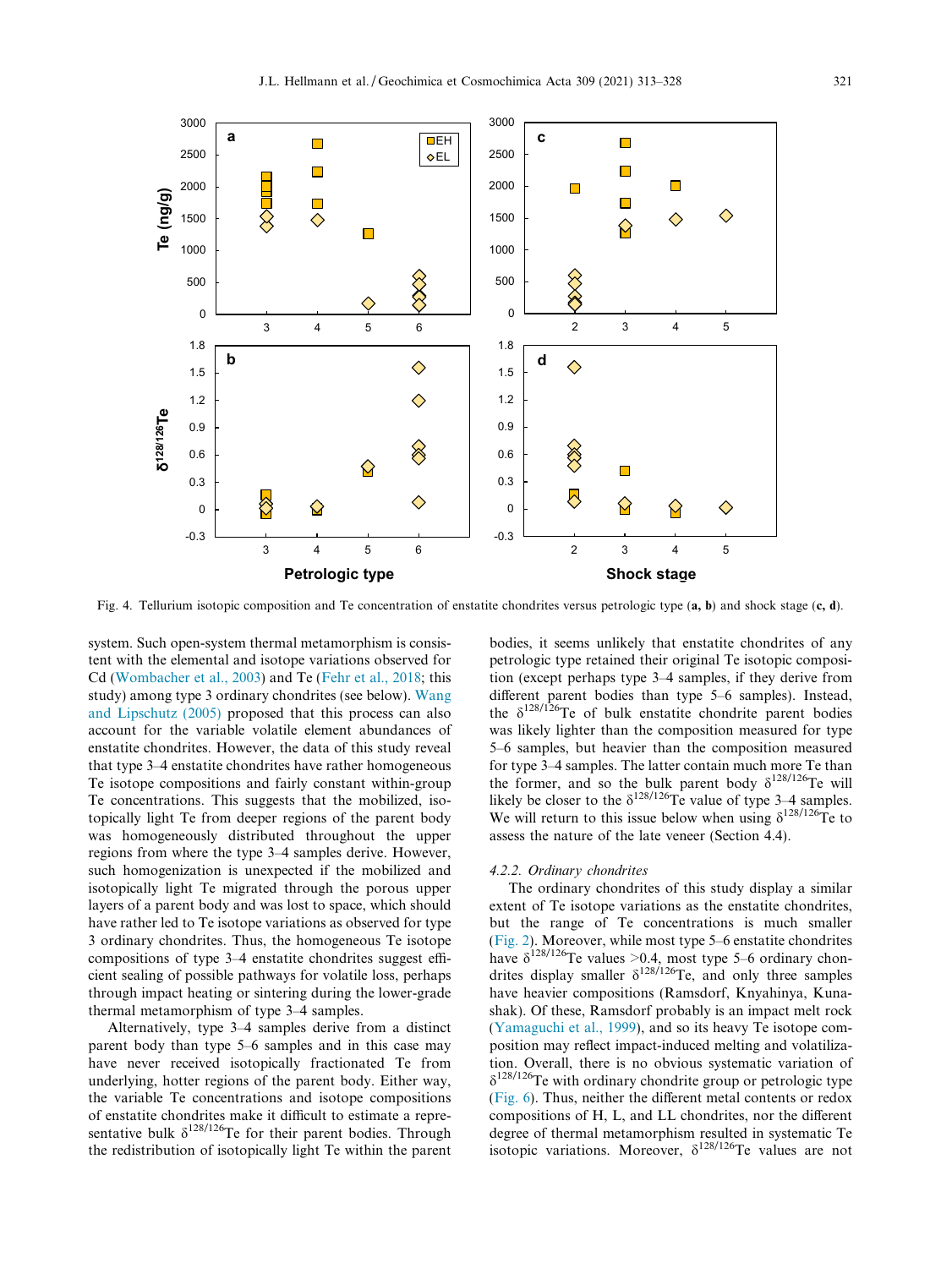<span id="page-9-0"></span>

Fig. 5. Relationship of Te depletion and Te isotope fractionation in EL chondrites. Solid line indicates pure kinetic Rayleigh evaporation calculated using a starting composition of  $\delta^{128/126}$ Te = 0 and ITel = 1600 ng  $\sigma^{-1}$  The Te isotonic composition  $\delta^{128/126}$ Te = 0 and [Te] = 1600 ng g<sup>-1</sup>. The Te isotopic composition of the evaporation residue is given by<br>  $\delta^{128/126}T\text{e}_{\text{residue}} = (f^{(\alpha_{\text{kin}}-1)} - 1) \times 1000$ , where f is the mass fraction of Te remaining in the solid and  $\alpha_{\text{kin}}$  is the kinetic isotope fractionation factor  $\alpha_{\text{kin}} = \sqrt{m_{126}/m_{128}}$ , where  $m_{126}$  and  $m_{128}$  are the atomic masses of  $^{126}$ Te and  $^{128}$ Te, respectively. Several studies have shown that kinetic isotope fractionation in experiments and in natural samples typically does not follow the theoretical value of  $\alpha_{\rm kin}$ , but that considerably lower values for the isotope fractionation factor are more appropriate (e.g., [Richter et al., 2003;](#page-15-0) [Wombacher et al., 2004](#page-15-0)). Dashed lines indicate kinetic Rayleigh evaporation with variable suppression, showing that the Te isotopic data are consistent with <20% of the fractionation as expected from pure Rayleigh evaporation. This is consistent with prior observation for Cd isotopes in ordinary chondrites [\(Wombacher et al., 2008](#page-15-0)).

correlated with Te concentrations, and ordinary chondrites of all sub-groups and petrologic types rather cluster between ~250 and 450 ng g<sup>-1</sup> Te independent of  $\delta^{128/126}$ Te. Thus, in contrast to enstatite chondrites, Te isotope variations among ordinary chondrites are less systematic and show no stringent relation between Te mobilization and isotopic fractionation with the degree of metamorphism.

A similar unsystematic behavior has previously been observed for Cd isotopes in ordinary chondrites, although the overall range of Cd isotope variations seems to be somewhat larger: the  $\delta^{114/110}$ Cd of ordinary chondrites vary by ~20‰ ([Wombacher et al., 2008\)](#page-15-0), whereas  $\delta^{128/126}$ Te varies by only ~6‰ (including data for type 3 ordinary chondrites from [Fehr et al., 2018](#page-14-0)). This difference likely reflects the approximately two times larger relative mass difference of  $114 \text{Cd}/110 \text{Cd}$  compared to  $128 \text{Te}/126 \text{Te}$ , and the lower condensation temperature/higher mobility of Cd compared to Te ([Schaefer and Fegley, 2010](#page-15-0)). Thus, the Te and Cd isotope variations among ordinary chondrite were likely set by the same processes. [Wombacher et al. \(2008\)](#page-15-0) proposed that the Cd isotope variations reflect volatilization and redistribution of gaseous Cd during parent body metamorphism, that is, a similar process as described above for Te isotope variations in enstatite chondrites. However, unlike for the enstatite chondrites, there is no evidence for systematic redistribution of Te from the inner more strongly metamorphosed parts (as



Fig. 6. (a)  $\delta^{128/126}$ Te and (b) Te concentration of ordinary chondrites as a function of petrologic type.

sampled by type 5–6 chondrites) to the upper, less strongly heated shells of the parent body from where type 3–4 samples derive. This suggests more localized redistribution of volatile elements in ordinary chondrites and only limited transmission throughout the parent body.

[Fehr et al. \(2018\)](#page-14-0) observed large Te isotope fractionation among unequilibrated ordinary chondrites, which they attributed to inherited nebular heterogeneities among the components of these samples. These authors further argued that the initial heterogeneities were subsequently homogenized during thermal metamorphism, and that ordinary chondrites of higher petrologic types would be most representative for the isotopic composition of their respective parent bodies. However, the data of this study reveal variable  $\delta^{128/126}$ Te among equilibrated ordinary chondrites, indicating either that Te isotopes were not homogenized or, as argued above, were subsequently generated during thermal metamorphism. Either way, the bulk  $\delta^{128/126}$ Te of ordinary chondrite parent bodies remains relatively imprecisely defined and likely falls in the range between  $-0.11$  (Zhovtnevyi H6) and 0.23 (Aumale L6).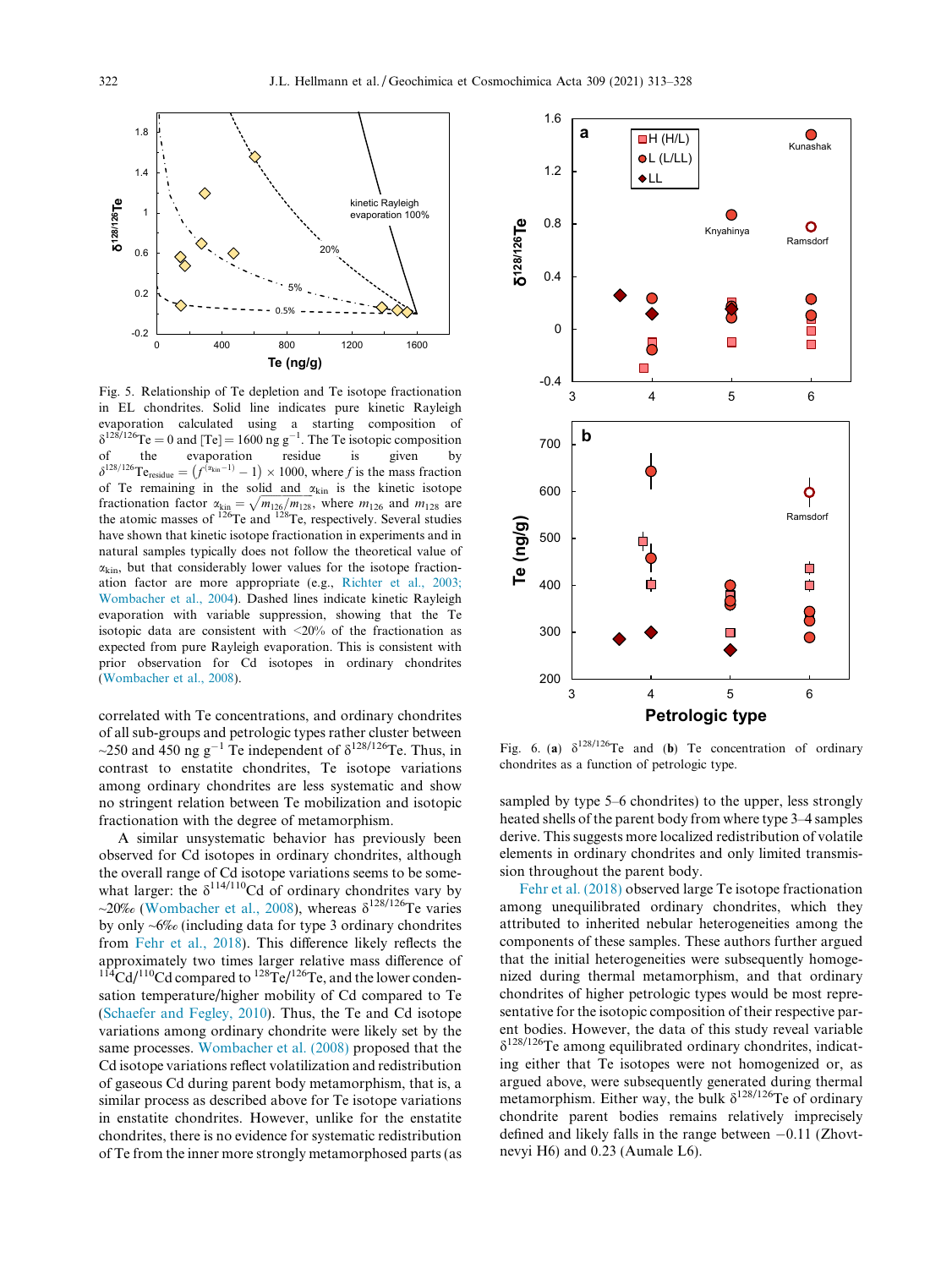### <span id="page-10-0"></span>4.3. Tellurium stable isotope composition of bulk silicate Earth

[Fehr et al. \(2018\)](#page-14-0) reported Te isotope variations of  $~18\%$  amu<sup>-1</sup> among a variety of terrestrial sediments and geological reference samples and argued that the Te isotopic composition of BSE likely falls within this range. The samples analyzed by [Fehr et al. \(2018\)](#page-14-0) were mainly chosen because of their high Te abundances, but since these samples likely record Te isotope fractionation during various geological processes, they may not represent the BSE's Te isotope composition. Instead, the chemical composition of the BSE is often inferred based on fertile lherzolites (e.g., [Palme and O'Neill, 2014](#page-15-0)) and such samples may, therefore, be more suitable for constraining the BSE's Te isotope composition. For instance, [Wang and Becker \(2013\)](#page-15-0) used fertile lherzolites to infer the concentrations of S, Se, and Te in the BSE, and some of the samples used by these authors were also analyzed in the present study.

One problem for estimating the BSE's composition using lherzolites is that their compositions have been modified by the reactive infiltration of primitive basic melt into previously melt-depleted peridotite. This ''refertilization" replenishes the inventory of incompatible elements through precipitation of clinopyroxene, Al-phases, and sulfides (e.g., [Le Roux et al., 2007; Bodinier and Godard, 2014\)](#page-14-0). The accuracy with which the BSE composition can be reconstructed based on the composition of fertile lherzolites, therefore, depends on how well the melt extraction and subsequent refertilization history of fertile mantle lherzolites can be reconstructed. [Wang and Becker \(2013, 2015a](#page-15-0)) argued that refertilization is a consequence of the recycling of moderately incompatible elements (e.g., Al, Ca, HREE, but also Re, S, Se and Te), which are ultimately sourced from subducted oceanic crust. These authors further argued that such mixing and re-homogenization processes in the mantle lead to correlations between elements of similar incompatibility (e.g., Al-S-Se-Te, [Wang and Becker,](#page-15-0) [2013](#page-15-0)), and that, therefore, the minor variations of S-Se-Te ratios among mantle lherzolites should allow precise and accurate estimates of BSE abundances and element ratios. However, others have argued that the Se-Te systematics of fertile lherzolites reflect complex mixing and fractionation processes during refertilization and the precipitation of sulfides from silicate melt, and therefore, do not provide a firm constraint on the Se and Te abundances of the BSE (e.g., Lorand and Alard, 2010; König [et al., 2014; Luguet et al., 2015; Yierpan et al., 2019\)](#page-14-0). To this end, [Yierpan et al. \(2019\)](#page-15-0) argued that for elements like Se and Te, the BSE abundances may also be estimated using the composition of mid-ocean ridge basalts (MORBs) combined with a petrogenetic model for the fractionation of Se and Te during partial melting. On this basis, these authors found that the Se-Te systematics of MORBs are best accounted for by a source composition having lower Se and Te abundances and a higher Se/Te ratio  $(49 \pm 11 \text{ ng g}^{-1} \text{ Se}; 3.5 \pm 1.3 \text{ ng g}^{-1} \text{ Te})$  than estimated from fertile lherzolites (80  $\pm$  17 ng g<sup>-1</sup> Se; 11.0  $\pm$  1.7 ng g<sup>-1</sup> Te) [\(Wang and Becker, 2013\)](#page-15-0). The disparate results of these approaches highlight that current estimates of the BSE's Se and Te abundances are somewhat uncertain.

The Te isotopic data for peridotites from this study may help to shed further light on this issue and, ultimately, to estimate the  $\delta^{128/126}$ Te value of the BSE. The investigated peridotites are some of the same samples previously used by [Wang and Becker \(2013\)](#page-15-0) to estimate the BSE's Te concentration. These samples have  $Al_2O_3$  contents ranging from 0.3 to 4.3 wt.%, indicating melt extraction and variable degrees of refertilization ([Wang and Becker, 2013](#page-15-0)). The lherzolites with Al<sub>2</sub>O<sub>3</sub> contents of  $\geq$ 2.8 wt.% exhibit indistinguishable  $\delta^{128/126}$ Te values averaging at indistinguishable  $0.09 \pm 0.03$  ( $\pm 2$ s.d.) and show a narrow range of Te concentrations averaging at 10.7  $\pm$  1.8 ng g<sup>-1</sup> Te ( $\pm$ 2s.d.) (Fig. 7). The nine lherzolites have slightly lower  $A<sub>1</sub>O<sub>3</sub>$  contents than current BSE estimates (4.5  $\pm$  0.4 wt.% Al<sub>2</sub>O<sub>3</sub>; [Palme and O'Neill, 2014\)](#page-15-0), but these samples neither show significant  $\delta^{128/126}$ Te variations nor are they different from the range of Te concentrations of other fertile lherzolites or the BSE estimate of 11.0  $\pm$  1.7 ng g<sup>-1</sup> [\(Wang and](#page-15-0) [Becker, 2013](#page-15-0)). In contrast, the peridotites having  $Al_2O_3$ contents of <2.8 wt.% vary in  $\delta^{128/126}$ Te between  $0.00 \pm 0.01$  (BM-11-11) and  $0.11 \pm 0.01$  (BD 92-2) and have variable Te concentrations between 2.9 and 8.1 ng  $g^{-1}$ , lower than those of the fertile lherzolites (Fig. 7). There is



Fig. 7.  $\delta^{128/126}$ Te (a) and Te concentration (b) versus Al<sub>2</sub>O<sub>3</sub> content of peridotites. Green bars represent the uncertainties (2 s.d.) on  $\delta^{128/126}$ Te and [Te] of fertile lherzolites (Al<sub>2</sub>O<sub>3</sub>  $\geq$  2.8). Al<sub>2</sub>O<sub>3</sub> data are from Fischer-Gödde et al. (2011), Wang and Becker (2013) and [Wang et al. \(2013\)](#page-14-0).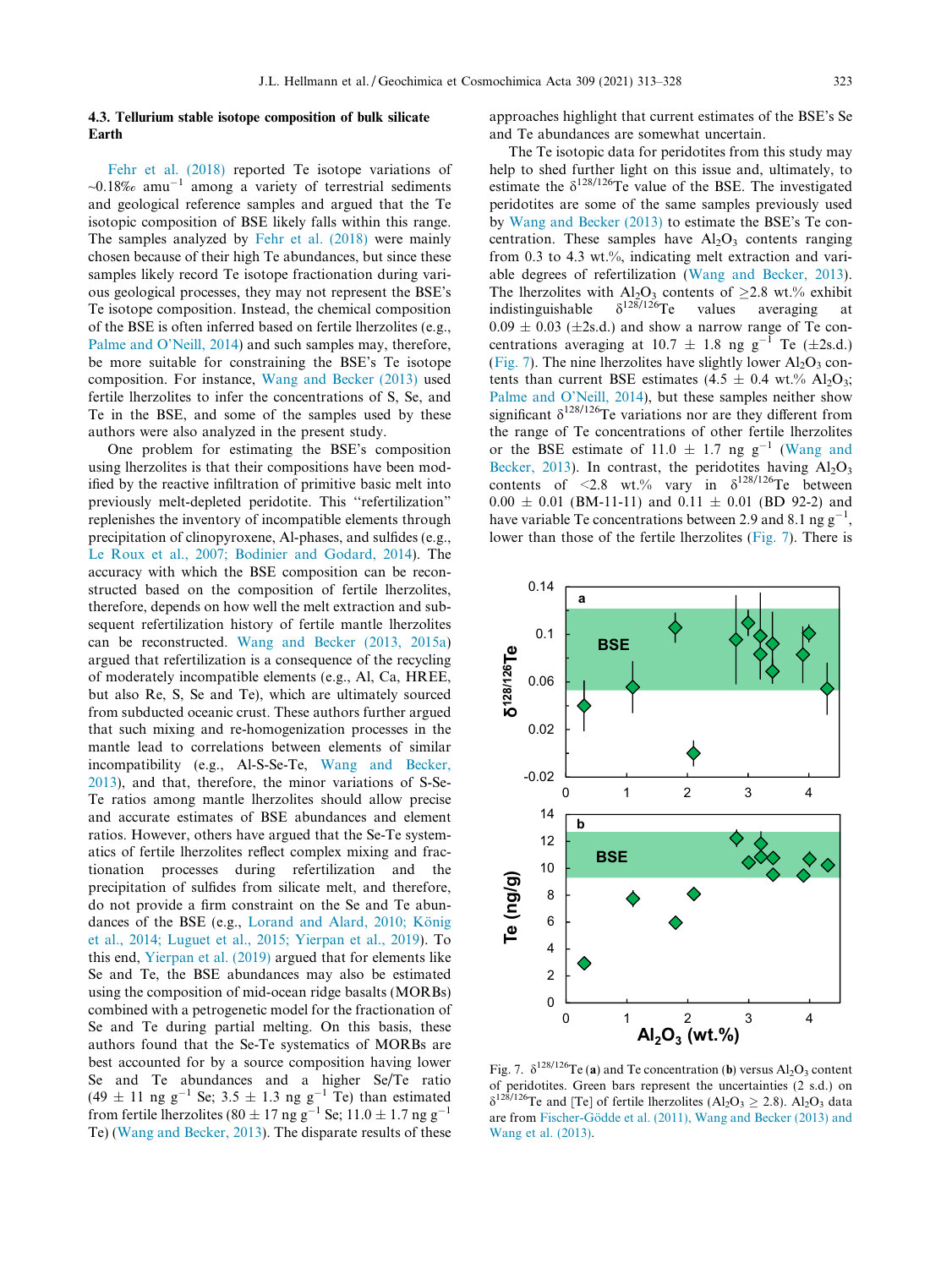no direct correlation between  $\delta^{128/126}$ Te and Te concentra-tion [\(Fig. 3a](#page-6-0)), although the  $\delta^{128/126}$ Te of these samples are generally similar to or slightly lighter than the Te isotope composition of the fertile lherzolites. The lower  $\delta^{128/126}$ Te values may reflect Te isotope fractionation during partial melting or variable degrees of refertilization. If correct, the highly variable degrees of partial melting and refertilization among the analyzed peridotites suggest only minor Te isotope fractionation during these processes (~0.05‰  $amu^{-1}$ ) [\(Fig. 7\)](#page-10-0). In this case, Te isotope fractionation during partial melting was limited and isotopic differences between harzburgites and infiltrating melts were small in order to generate the limited range of  $\delta^{128/126}$ Te between harzburgites and lherzolites. Alternatively, the entire Te budget in the lherzolites derived from an isotopically homogenous source and the Te isotope composition of lherzolites solely represents that of the refertilizing melt.

The two websterites and one orthopyroxenite investigated in this study exhibit similar or slightly heavier  $\delta^{128/126}$ Te than the lherzolites, but are characterized by more heterogeneous Te concentrations of 13–104 ng  $g^-$ , which are higher than those of the lherzolites ([Fig. 3\)](#page-6-0). [Wang and Becker \(2015b\)](#page-15-0) argued that websterites and orthopyroxenites from the Balmuccia massif formed as cumulates from primitive melts that were modified by interaction with peridotitic wall rock, which would be consistent with the limited Te isotope fractionation relative to the peridotite source. By contrast, clinopyroxenites are thought to derive from melts that already have undergone sulfide segregation ([Wang and Becker, 2015b\)](#page-15-0). This sulfide segregation may have caused Te extraction from the parent melt, resulting in lower Te concentrations ( $\sim$ 2–12 ng g<sup>-1</sup>) and more variable Te isotopic compositions  $(\delta^{128/126}Te)$  of  $-0.37$  to 0.32) [\(Fig. 3](#page-6-0)). This isotopic variability may have been induced by isotope fractionation between sulfide and silicate melts, similar to variations of Cu isotopes in the pyroxenites ([Zou et al., 2019\)](#page-15-0). Due to their major element composition and magmatic origin, pyroxenites are unsuitable for constraining the Te isotope composition of BSE.

Thus, the only ultramafic mantle rocks that can potentially provide a reliable estimate for the BSE's Te isotope composition are lherzolites. However, as noted above, owing to the melt depletion and refertilization history of these rocks, it remains controversial if these rocks are suitable to constrain the Te abundance and isotopic composition of the BSE. For instance, König et al.  $(2014)$  argued that the Te budget of fertile lherzolites can be modelled by mixing residual monosulfide solid solutions (and platinum group minerals) with presumed metasomatic lowtemperature phases. If correct, fertile lherzolites are unlikely to provide stringent constraints on the composition of the BSE. However, the clinopyroxenites analyzed in this study suggest that sulfide segregation is associated with significant Te isotope fractionation, and so mixing between different sulfide phases during refertilization may result in variable Te isotope compositions. The limited Te isotopic variation among the lherzolites may, therefore, be interpreted to indicate that combined partial melting, refertilization, and metasomatism did not significantly modify the original Te isotope composition. In this case the mean  $\delta^{128/126}$ Te of 0.09  $\pm$  0.03‰ (2.s.d) of the lherzolites may provide a good estimate of the BSE's Te isotopic composition. However, it is also possible that the limited Te isotope variations among the lherzolites merely reflect homogenization during refertilization or a homogeneous  $\delta^{128/126}$ Te of the refertilizing melt. In these cases, it remains unclear whether the lherzolites represent the  $\delta^{128/126}$ Te of the BSE. Distinguishing between these possibilities, and better constraining the BSE's  $\delta^{128/126}$ Te in the process, will require a better understanding of Te isotope fractionation during partial melting and an assessment of the Te isotope composition of the depleted mantle. However, for the time being, we will use the mean  $\delta^{128/126}$ Te = 0.09  $\pm$  0.03‰ (2.s.d) of the lherzolites as the current best estimate for the BSE's Te isotopic composition, with the caveat that this value may change with new results of future studies.

## 4.4. Comparison between BSE and chondrites and implications for the late veneer

The abundances of S, Se, and Te in the BSE are commonly assumed to have been established predominantly by the late veneer (e.g., [Wang and Becker, 2013; Palme](#page-15-0) [and O'Neill, 2014\)](#page-15-0). This notion is based on the observation that these three elements seem to occur in broadly chondritic relative abundances in the BSE and display stronger depletions than the HSE, which entirely derive from the late veneer. Moreover, metal-silicate partitioning experiments suggest that Te is highly siderophile during core formation ([Rose-Weston et al., 2009](#page-15-0)), such that all pre-late veneer Te should have been removed to the core. If correct, then the Te isotope composition of the BSE should reflect that of the late veneer. Thus, comparison of the Te isotope compositions of chondrites and the BSE may help assessing the origin and nature of the late veneer.

Among the carbonaceous chondrites, the BSE's Te isotopic composition ( $\delta^{128/126}$ Te = 0.09  $\pm$  0.03) overlaps with those of CM chondrites  $(\delta^{128/126}Te = 0.08 \pm 0.02; n = 6)$ and Tagish Lake  $(\delta^{128/126}$ Te = 0.11  $\pm$  0.01), whereas CV, CO, and CR chondrites show significantly lighter, and CI chondrites slightly heavier  $\delta^{128/126}$ Te compared to the BSE ([Fig. 1](#page-4-0),8). This is consistent with the observation that only material similar to CM chondrites and Tagish Lake fit the coupled Se/Ir and Te/Ir systematics of the BSE as inferred from fertile lherzolites [\(Wang and Becker, 2013\)](#page-15-0). Although it is tempting to interpret this consistent link between the Se-Te elemental and Te isotopic systematics of CM chondrites and the BSE as inferred from fertile lherzolites as evidence for a CM-like source of the late veneer, it is important to recognize that the BSE's  $\delta^{128/126}$ Te also overlaps with those of enstatite chondrites (and also falls within the range of ordinary chondrites). As noted above, the Te isotopic compositions of type 3–4 EL and EH chondrites were likely modified by addition of isotopically light Te during parent body thermal metamorphism, such that the bulk  $\delta^{128/126}$ Te of enstatite chondrite parent bodies is likely be heavier than the value measured for type 3–4 enstatite chondrites. Although it remains difficult to quantify this effect, it seems likely that this bulk  $\delta^{128/126}$ Te overlaps with the BSE value, given that the  $\delta^{128/126}$ Te of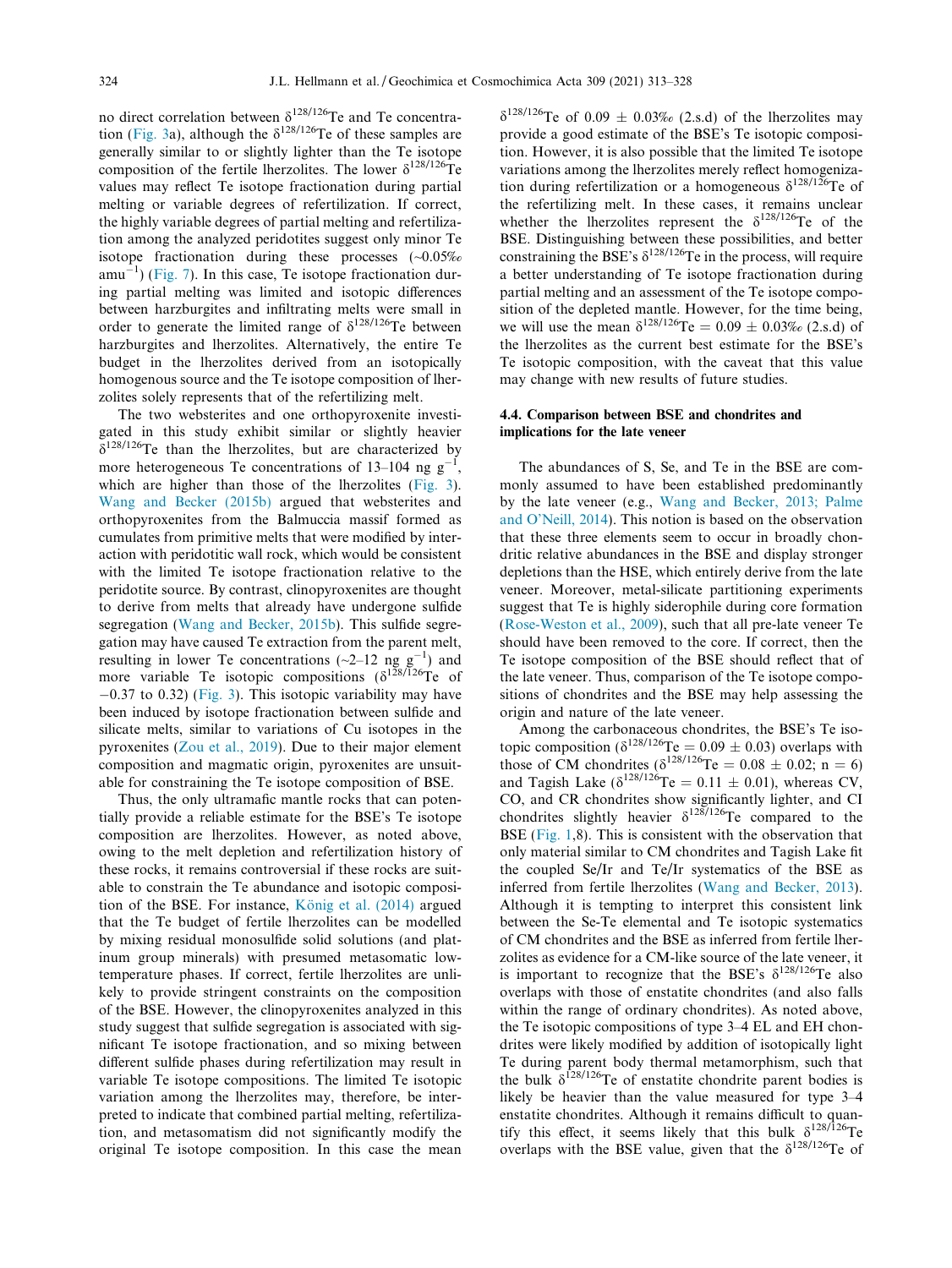type 3–4 enstatite chondrites is only slightly below that of the BSE (Fig. 8). Thus, the Te isotopic composition of the BSE alone is equally consistent with an enstatite chondrite-like and CM chondrite-like late veneer. As such, the former could only be excluded based on the higher Se/Te ratios of  $\sim$ 12–13 of enstatite chondrites ([Wang and](#page-15-0) [Lipschutz, 2005](#page-15-0)) compared to the BSE's Se/Te of  $8 \pm 2$ as inferred from fertile lherzolites [\(Wang and Becker,](#page-15-0) [2013](#page-15-0)). However, as noted above, [Yierpan et al. \(2019\)](#page-15-0) inferred a higher Se/Te ratio of  $\sim$ 14 for the BSE, which essentially is the ratio of enstatite chondrites. Thus, given current estimates, the Te isotopic and Se-Te elemental systematics are equally consistent with a CM-like and enstatite chondrite-like late veneer.

Additional constraints on the nature of the late veneer may be obtained by also considering Se isotope variations. As for Te, the BSE's Se may predominantly derive from the late veneer and may then be used to constrain its origin in a similar manner as Te. Again, the Se isotope composition of peridotites overlaps with CM (and CI) chondrites [\(Varas-](#page-15-0)[Reus et al., 2019](#page-15-0)), but, as for Te, this composition likely was modified during the partial melting and refertilization history of these peridotites, and so it remains unclear how well these samples reflect the Se isotopic composition of the BSE. Of note, [Yierpan et al. \(2019\)](#page-15-0) argued that there is no significant Se isotope fractionation between sulfide and silicate melts during MORB petrogenesis and that, therefore, MORBs preserve the Se isotopic signature of their mantle source, which may in turn reflect the composition of the BSE. This composition is somewhat lighter than the composition of the peridotites, overlaps with the Se



Fig. 8. Mass-dependent Te isotopic compositions of carbonaceous (blue; [Hellmann et al., 2020\)](#page-14-0), ordinary (red), enstatite (yellow), and Rumuruti chondrites (orange) compared to Se/Te (for source of Se-Te data see [Table S1](#page-14-0)). TL: Tagish Lake. The green box corresponds to the  $\delta^{128/126}$ Te and Se/Te inferred for BSE based on lherzolites (this study; [Wang and Becker, 2013](#page-15-0)) and the grey area represents the BSE's Se/Te inferred from MORBs [\(Yierpan et al., 2019\)](#page-15-0). Note that the  $\delta^{128/126}$ Te for MORBs is unknown at present. (For interpretation of the references to colour in this figure legend, the reader is referred to the web version of this article.)

isotopic composition of ordinary chondrites, and is only slightly heavier that the composition of enstatite chondrites [\(Vollstaedt et al., 2016; Labidi et al., 2018](#page-15-0)). Thus, as for Te, the interpretation of the Se isotopic data with regard to constraining late accretionary sources heavily hinges on how well peridotites represent the composition of the BSE. Moreover, only a limited number of enstatite chondrites have so far been analyzed for Se isotopes and although they all agree within measurement uncertainty, it is unclear as to whether these compositions were modified during parent body metamorphism in a similar manner as observed for other volatile elements like Zn, Te, and Cd (see above). Thus, although terrestrial peridotites and CI chondrites display remarkably similar Se isotope compositions, the fidelity of this observation for constraining the source of the late veneer is unclear.

The interpretation of the Te and Se isotopic data is further complicated by the possibility that not all the Se and Te in the BSE derives from the late veneer. For instance, [Labidi et al. \(2013\)](#page-14-0) argued that the BSE's S isotopic composition is isotopically fractionated due to core formation, which would require that not all of the S in the BSE derives from late accretion. By contrast, experimental results of [Rose-Weston et al. \(2009\)](#page-15-0) suggest that S, Se, and Te were all strongly siderophile during core formation and that metal segregation should have induced strong S-Se-Te fractionations. These authors, therefore, argued that the S-Se-Te abundances in the BSE are best explained by late accretion. However, the metal-silicate partitioning experiments of [Rose-Weston et al. \(2009\)](#page-15-0) were performed at pressures of less than  $\sim$ 20 GPa, requiring large extrapolation to the appropriate conditions for formation of Earth's core at estimated pressures of up to 45–65 GPa (e.g., [Rubie et al.,](#page-15-0) [2011](#page-15-0)). To this end, more recent experimental work within this pressure range reveals that S becomes less siderophile and, therefore, may not be quantitatively removed into Earth's core ([Boujibar et al., 2014; Suer et al., 2017](#page-14-0)). It is unknown at present if the metal-silicate partitioning of Se and Te changes in a similar manner, and so it cannot be excluded that some of the BSE's Se and Te does not derive from the late veneer. Although the near-chondritic relative abundances of S, Se, and Te in the BSE seem to argue against significant fractionation of these elements due to core formation ([Wang and Becker, 2013\)](#page-15-0), it is important to recognize that there is substantial variations in S-Se-Te ratios among chondrites (e.g., Se/Te  $\sim$ 8 to  $\sim$ 13; and considerably higher for some metamorphosed samples). Thus, while the S-Se-Te elemental systematics of the BSE falls within the range of chondritic values, this does not preclude some fractionation of these elements during core formation, which then may have been overprinted to some extent by addition of the late veneer. As such, some of the BSE's Se and Te may be inherited from before late accretion and may, therefore, be isotopically distinct, either because it derives from a different source or because metal-silicatesulfide partitioning during core formation induced some isotope fractionation [\(Labidi et al., 2013; Labidi and](#page-14-0) [Cartigny, 2016\)](#page-14-0). Addressing this issue will require a better understanding of the metal-silicate partitioning of Se and Te under relevant core formation conditions, and an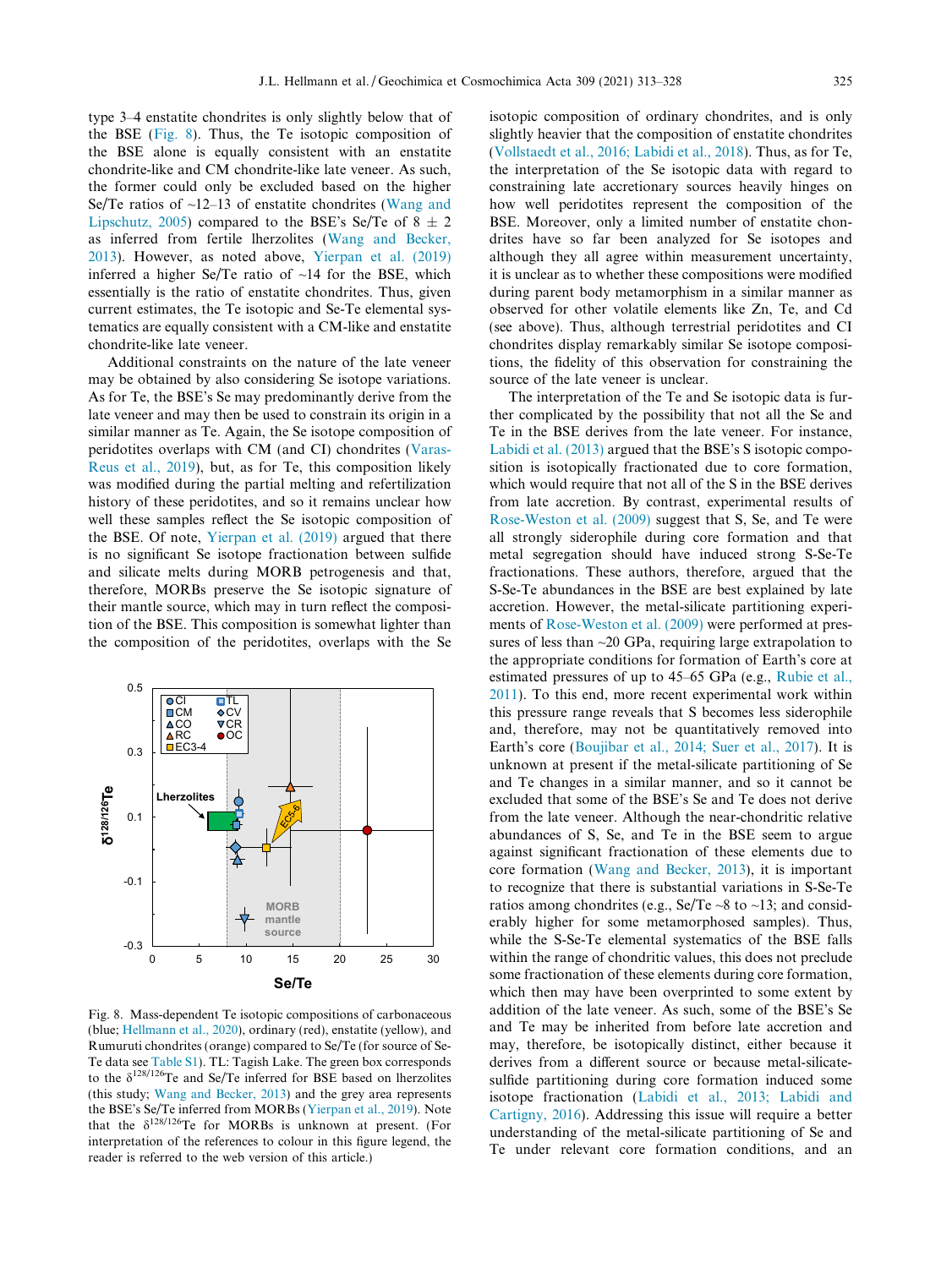assessment of whether core formation can induce significant Se or Te isotope fractionation. Given the high temperatures of core formation, any such isotope fractionation is likely very small, but, as shown above, even a small shift in the isotopic composition may have a significant effect on the interpretation of Se and Te isotope signatures with regard to the source of the late veneer.

Overall, due to uncertainties in the composition of the BSE, and whether or not fertile lherzolites provide a good estimate for that composition, we find that neither a carbonaceous chondrite-like nor an enstatite chondrite-like late veneer can be ruled out from the Se-Te elemental and isotopic systematics alone. This problem is exacerbated by the possibility that not all the BSE's Se and Te may derive from the late veneer, and also by elemental and isotopic fractionation of these elements on some chondrite parent bodies, which renders it difficult to determine their bulk Se-Te elemental and isotopic compositions. In general terms, the results of this study highlight that elemental ratios and mass-dependent isotope compositions are modified by physical and chemical processes occurring after planetary accretion, which makes identifying the original source signatures inherently uncertain and severely limits the use of elemental ratios and mass-dependent isotope fractionations as genetic tracers.

## 5. CONCLUSIONS

This study, combined with data from a companion study ([Hellmann et al., 2020](#page-14-0)), comprises the largest set of Te isotopic data for bulk chondrites that is currently available. Carbonaceous chondrites display homogeneous withingroup Te isotope compositions, which systematically vary with the mass fraction of matrix in each group. The Te isotope variations among carbonaceous chondrites, therefore, result from mixing between isotopically light, volatiledepleted chondrules/chondrule precursors and isotopically heavy, volatile-rich CI-like matrix ([Hellmann et al., 2020\)](#page-14-0). By contrast, enstatite, ordinary, and Rumuruti chondrites display large within-group Te isotope variations. These are best explained by volatilization and redistribution of Te during thermal metamorphism on the chondrite parent bodies. For enstatite chondrites, the data of this study show increasingly heavy Te isotopic compositions and decreasing Te concentrations with increasing degree of metamorphism, indicating migration of isotopically light Te from the strongly metamorphosed inner parts towards the cooler outer regions of the parent bodies. Of note, the type 3–4 enstatite chondrites of this study have rather uniform  $\delta^{128/126}$ Te values, suggesting that the added Te from deeper parts of the parent bodies was efficiently homogenized during metamorphism, or alternatively that type 3–4 and 5–6 samples derive from separate bodies. By contrast, ordinary and Rumuruti chondrites display less systematic Te isotope variations, implying more localized redistribution of Te during thermal metamorphism on the parent bodies.

This study also provides the first mass-dependent Te isotope data for terrestrial peridotites. The mantle lherzolites of this study have rather homogeneous Te isotopic compositions, and are used to estimate the  $\delta^{128/126}$ Te of the BSE.

This value overlaps with the  $\delta^{128/126}$ Te of some volatile-rich carbonaceous chondrites (most notably CM chondrites), but also with the inferred bulk  $\delta^{128/126}$ Te of enstatite chondrites and the imprecisely defined  $\delta^{128/126}$ Te of ordinary chondrites. When the Te isotopic data are considered together with Se isotopic data and S-Se-Te ratios, then the composition of the BSE as inferred from terrestrial peridotites overlaps only with the composition of CM chondrites. Although it is tempting to interpret this observation as evidence for a carbonaceous chondrite-like source of the late veneer, this conclusion heavily depends on how well the peridotites reflect the BSE's composition. If instead the Te isotope data of this study are combined with the BSE's Se/Te ratio and Se isotopic composition as inferred for the mantle source of MORBs ([Yierpan](#page-15-0) [et al., 2019](#page-15-0)), then all data would allow for an enstatite chondrite-like late veneer. Further complications arise if not all the BSE's Se and Te derive from the late veneer, and because elemental and isotopic fractionations during thermal metamorphism make determining bulk compositions of chondrite parent bodies uncertain. Combined, these observations demonstrate that at present neither a carbonaceous chondrite-like nor an enstatite chondritelike late veneer can be ruled out from the Se-Te elemental and isotopic systematics alone.

The results of this study highlight that the relative abundances and mass-dependent isotope compositions of volatile elements like Se and Te are substantially modified by physical and chemical processes occurring after planetary accretion, which hampers the use of these elements as genetic tracers. By contrast, nucleosynthetic isotope anomalies are not significantly affected by post accretionary processes and, as such, provide the most direct constraints on genetic relationships among different planetary building blocks. To this end, prior studies based on nucleosynthetic Ru isotope anomalies have shown that the late veneer most likely derives from inner solar system material with an on average enstatite chondrite-like isotopic composition (Bermingham and Walker, 2017; Fischer-Gödde and [Kleine, 2017; Hopp et al., 2020\)](#page-14-0). Moreover, the isotopic similarity with enstatite chondrites extends to Earth's main building material for a range of geochemically distinct elements that record different stages of Earth's accretion ([Dauphas, 2017](#page-14-0)). The most straightforward interpretation of this persistent isotopic link is that Earth predominantly accreted from inner solar system material throughout its accretion history and including the late veneer, consistent with the idea that the late veneer predominantly derives from the left-over planetesimal population that remained in the terrestrial planet region after the last giant impact on Earth (e.g., [Jacobson et al., 2014](#page-14-0)). Our finding that the Se-Te systematics are not inconsistent with an enstatite chondrite-like late veneer supports this model.

## Declaration of Competing Interest

The authors declare that they have no known competing financial interests or personal relationships that could have appeared to influence the work reported in this paper.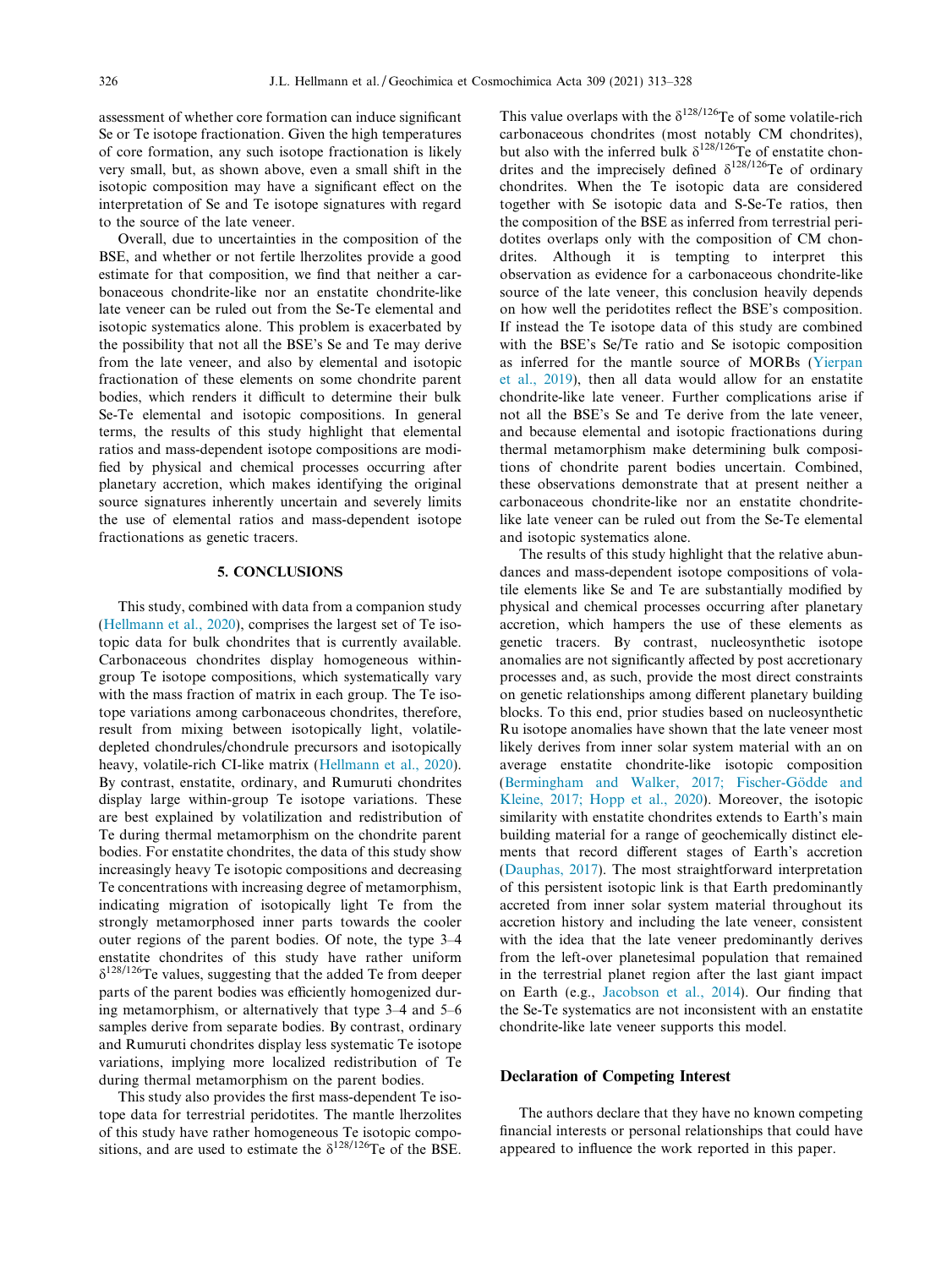#### ACKNOWLEDGEMENTS

<span id="page-14-0"></span>We gratefully acknowledge NASA, the Max Planck Institute for Chemistry, Mainz, the US Museum of Natural History, the Field Museum Chicago, the Natural History Museum, London, and the Naturhistorisches Museum Wien for providing meteorite specimens. Antarctic meteorite samples are recovered by the Antarctic Search for Meteorites (ANSMET) program which has been funded by NSF and NASA, and characterized and curated by the Department of Mineral Sciences of the Smithsonian Institution and Astromaterials Curation Office at NASA Johnson Space Center. We thank Manuela Fehr for providing aliquots of Te standard solutions used in prior studies. Constructive reviews by three anonymous reviewers, and the editorial efforts of L. Qin are gratefully acknowledged. Funded by the Deutsche Forschungsgemeinschaft (DFG, German Research Foundation) – Project-ID 263649064 – TRR 170. This is TRR170 publication No. 114.

## APPENDIX A. SUPPLEMENTARY MATERIAL

Supplementary data to this article can be found online at <https://doi.org/10.1016/j.gca.2021.06.038>.

## **REFERENCES**

- [Becker H., Horan M., Walker R., Gao S., Lorand J.-P. and](http://refhub.elsevier.com/S0016-7037(21)00396-3/h0005) [Rudnick R. \(2006\) Highly siderophile element composition of](http://refhub.elsevier.com/S0016-7037(21)00396-3/h0005) [the Earth's primitive upper mantle: constraints from new data](http://refhub.elsevier.com/S0016-7037(21)00396-3/h0005) [on peridotite massifs and xenoliths.](http://refhub.elsevier.com/S0016-7037(21)00396-3/h0005) Geochim. Cosmochim. Acta 70[, 4528–4550.](http://refhub.elsevier.com/S0016-7037(21)00396-3/h0005)
- [Bermingham K. and Walker R. \(2017\) The ruthenium isotopic](http://refhub.elsevier.com/S0016-7037(21)00396-3/h0010) [composition of the oceanic mantle.](http://refhub.elsevier.com/S0016-7037(21)00396-3/h0010) Earth Planet. Sci. Lett. 474, [466–473.](http://refhub.elsevier.com/S0016-7037(21)00396-3/h0010)
- [Bermingham K., Worsham E. and Walker R. \(2018\) New insights](http://refhub.elsevier.com/S0016-7037(21)00396-3/h0015) [into Mo and Ru isotope variation in the nebula and terrestrial](http://refhub.elsevier.com/S0016-7037(21)00396-3/h0015) [planet accretionary genetics.](http://refhub.elsevier.com/S0016-7037(21)00396-3/h0015) Earth Planet. Sci. Lett. 487, 221– [229.](http://refhub.elsevier.com/S0016-7037(21)00396-3/h0015)
- [Bodinier J. and Godard M. \(2014\) Orogenic, ophiolitic, and](http://refhub.elsevier.com/S0016-7037(21)00396-3/h0020) abyssal peridotites. In [Treatise on Geochemistry](http://refhub.elsevier.com/S0016-7037(21)00396-3/h0020) (ed. R. W. [Carlson\), second ed. Elsevier, Oxford, pp. 103–167](http://refhub.elsevier.com/S0016-7037(21)00396-3/h0020).
- [Boujibar A., Andrault D., Bouhifd M. A., Bolfan-Casanova N.,](http://refhub.elsevier.com/S0016-7037(21)00396-3/h0025) [Devidal J.-L. and Trcera N. \(2014\) Metal–silicate partitioning](http://refhub.elsevier.com/S0016-7037(21)00396-3/h0025) [of sulphur, new experimental and thermodynamic constraints](http://refhub.elsevier.com/S0016-7037(21)00396-3/h0025) [on planetary accretion.](http://refhub.elsevier.com/S0016-7037(21)00396-3/h0025) Earth Planet. Sci. Lett. 391, 42–54.
- Chou C. -L. (1978) Fractionation of siderophile elements in the Earth's upper mantle. Lunar and Planetary Science Conference Proceedings. pp. 219-230.
- [Dauphas N. \(2017\) The isotopic nature of the Earth's accreting](http://refhub.elsevier.com/S0016-7037(21)00396-3/h0035) [material through time.](http://refhub.elsevier.com/S0016-7037(21)00396-3/h0035) Nature 541, 521–524.
- [Dauphas N., Davis A. M., Marty B. and Reisberg L. \(2004\) The](http://refhub.elsevier.com/S0016-7037(21)00396-3/h0040) [cosmic molybdenum–ruthenium isotope correlation.](http://refhub.elsevier.com/S0016-7037(21)00396-3/h0040) Earth [Planet. Sci. Lett.](http://refhub.elsevier.com/S0016-7037(21)00396-3/h0040) 226, 465–475.
- [Day J. M., Walker R. J. and Warren J. M. \(2017\) 186Os–187Os](http://refhub.elsevier.com/S0016-7037(21)00396-3/h0045) [and highly siderophile element abundance systematics of the](http://refhub.elsevier.com/S0016-7037(21)00396-3/h0045) [mantle revealed by abyssal peridotites and Os-rich alloys.](http://refhub.elsevier.com/S0016-7037(21)00396-3/h0045) [Geochim. Cosmochim. Acta](http://refhub.elsevier.com/S0016-7037(21)00396-3/h0045) 200, 232–254.
- [Fehr M. A., Hammond S. J. and Parkinson I. J. \(2018\) Tellurium](http://refhub.elsevier.com/S0016-7037(21)00396-3/h0050) [stable isotope fractionation in chondritic meteorites and some](http://refhub.elsevier.com/S0016-7037(21)00396-3/h0050) terrestrial samples. [Geochim. Cosmochim. Acta](http://refhub.elsevier.com/S0016-7037(21)00396-3/h0050) 222, 17–33.
- Fischer-Gödde M. and Becker H. (2012) Osmium isotope and [highly siderophile element constraints on ages and nature of](http://refhub.elsevier.com/S0016-7037(21)00396-3/h0055) [meteoritic components in ancient lunar impact rocks.](http://refhub.elsevier.com/S0016-7037(21)00396-3/h0055) Geochim. [Cosmochim. Acta](http://refhub.elsevier.com/S0016-7037(21)00396-3/h0055) 77, 135–156.
- Fischer-Gödde M., Becker H. and Wombacher F. (2011) Rho[dium, gold and other highly siderophile elements in orogenic](http://refhub.elsevier.com/S0016-7037(21)00396-3/h0060) [peridotites and peridotite xenoliths.](http://refhub.elsevier.com/S0016-7037(21)00396-3/h0060) Chem. Geol. 280, 365–383.
- Fischer-Gödde M., Burkhardt C., Kruijer T. S. and Kleine T. [\(2015\) Ru isotope heterogeneity in the solar protoplanetary](http://refhub.elsevier.com/S0016-7037(21)00396-3/h0065) disk. [Geochim. Cosmochim. Acta](http://refhub.elsevier.com/S0016-7037(21)00396-3/h0065) 168, 151–171.
- Fischer-Gödde M., Elfers B.-M., Münker C., Szilas K., Maier W. [D., Messling N., Morishita T., Van Kranendonk M. and](http://refhub.elsevier.com/S0016-7037(21)00396-3/h0070) [Smithies H. \(2020\) Ruthenium isotope vestige of Earth's pre](http://refhub.elsevier.com/S0016-7037(21)00396-3/h0070)[late-veneer mantle preserved in Archaean rocks.](http://refhub.elsevier.com/S0016-7037(21)00396-3/h0070) Nature 579, [240–244.](http://refhub.elsevier.com/S0016-7037(21)00396-3/h0070)
- Fischer-Gödde M. and Kleine T. (2017) Ruthenium isotopic [evidence for an inner Solar System origin of the late veneer.](http://refhub.elsevier.com/S0016-7037(21)00396-3/h0075) Nature 541[, 525–527.](http://refhub.elsevier.com/S0016-7037(21)00396-3/h0075)
- [Friedrich J. M., Bridges J. C., Wang M.-S. and Lipschutz M. E.](http://refhub.elsevier.com/S0016-7037(21)00396-3/h0080) [\(2004\) Chemical studies of L chondrites. VI: Variations with](http://refhub.elsevier.com/S0016-7037(21)00396-3/h0080) [petrographic type and shock-loading among equilibrated falls.](http://refhub.elsevier.com/S0016-7037(21)00396-3/h0080) [Geochim. Cosmochim. Acta](http://refhub.elsevier.com/S0016-7037(21)00396-3/h0080) 68, 2889–2904.
- [Hellmann J. L., Hopp T., Burkhardt C. and Kleine T. \(2020\)](http://refhub.elsevier.com/S0016-7037(21)00396-3/h0085) [Origin of volatile element depletion among carbonaceous](http://refhub.elsevier.com/S0016-7037(21)00396-3/h0085) chondrites. [Earth Planet. Sci. Lett.](http://refhub.elsevier.com/S0016-7037(21)00396-3/h0085) 549 116508.
- [Hopp T., Budde G. and Kleine T. \(2020\) Heterogeneous accretion](http://refhub.elsevier.com/S0016-7037(21)00396-3/h0090) [of Earth inferred from Mo-Ru isotope systematics.](http://refhub.elsevier.com/S0016-7037(21)00396-3/h0090) Earth [Planet. Sci. Lett.](http://refhub.elsevier.com/S0016-7037(21)00396-3/h0090) 534 116065.
- [Hopp T. and Kleine T. \(2018\) Nature of late accretion to Earth](http://refhub.elsevier.com/S0016-7037(21)00396-3/h0095) [inferred from mass-dependent Ru isotopic compositions of](http://refhub.elsevier.com/S0016-7037(21)00396-3/h0095) [chondrites and mantle peridotites.](http://refhub.elsevier.com/S0016-7037(21)00396-3/h0095) Earth Planet. Sci. Lett. 494, [50–59.](http://refhub.elsevier.com/S0016-7037(21)00396-3/h0095)
- [Ikramuddin M., Binz C. and Lipschutz M. \(1976\) Thermal](http://refhub.elsevier.com/S0016-7037(21)00396-3/h0100) [metamorphism of primitive meteorites—II. Ten trace elements](http://refhub.elsevier.com/S0016-7037(21)00396-3/h0100) in Abee enstatite chondrite heated at 400-1000 °C. Geochim. [Cosmochim. Acta](http://refhub.elsevier.com/S0016-7037(21)00396-3/h0100) 40, 133–142.
- [Jacobson S. A., Morbidelli A., Raymond S. N., O'Brien D. P.,](http://refhub.elsevier.com/S0016-7037(21)00396-3/h0105) [Walsh K. J. and Rubie D. C. \(2014\) Highly siderophile elements](http://refhub.elsevier.com/S0016-7037(21)00396-3/h0105) [in Earth's mantle as a clock for the Moon-forming impact.](http://refhub.elsevier.com/S0016-7037(21)00396-3/h0105) Nature 508[, 84–87.](http://refhub.elsevier.com/S0016-7037(21)00396-3/h0105)
- [Kadlag Y. and Becker H. \(2017\) Origin of highly siderophile and](http://refhub.elsevier.com/S0016-7037(21)00396-3/h0110) [chalcogen element fractionations in the components of unequi](http://refhub.elsevier.com/S0016-7037(21)00396-3/h0110)[librated H and LL chondrites.](http://refhub.elsevier.com/S0016-7037(21)00396-3/h0110) Chemie der Erde-Geochem. 77, [105–119.](http://refhub.elsevier.com/S0016-7037(21)00396-3/h0110)
- [Kimura K., Lewis R. S. and Anders E. \(1974\) Distribution of gold](http://refhub.elsevier.com/S0016-7037(21)00396-3/h0115) [and rhenium between nickel-iron and silicate melts: implica](http://refhub.elsevier.com/S0016-7037(21)00396-3/h0115)[tions for the abundance of siderophile elements on the Earth](http://refhub.elsevier.com/S0016-7037(21)00396-3/h0115) and Moon. [Geochim. Cosmochim. Acta](http://refhub.elsevier.com/S0016-7037(21)00396-3/h0115) 38, 683–701.
- König S., Lorand J.-P., Luguet A. and Pearson D. G. (2014) A [non-primitive origin of near-chondritic S-Se–Te ratios in](http://refhub.elsevier.com/S0016-7037(21)00396-3/h0120) [mantle peridotites; implications for the Earth's late accretionary](http://refhub.elsevier.com/S0016-7037(21)00396-3/h0120) history. [Earth Planet. Sci. Lett.](http://refhub.elsevier.com/S0016-7037(21)00396-3/h0120) 385, 110-121.
- [Labidi J. and Cartigny P. \(2016\) Negligible sulfur isotope](http://refhub.elsevier.com/S0016-7037(21)00396-3/h0125) [fractionation during partial melting: Evidence from Garrett](http://refhub.elsevier.com/S0016-7037(21)00396-3/h0125) [transform fault basalts, implications for the late-veneer and the](http://refhub.elsevier.com/S0016-7037(21)00396-3/h0125) hadean matte. [Earth Planet. Sci. Lett.](http://refhub.elsevier.com/S0016-7037(21)00396-3/h0125) 451, 196-207.
- [Labidi J., Cartigny P. and Moreira M. \(2013\) Non-chondritic](http://refhub.elsevier.com/S0016-7037(21)00396-3/h0130) [sulphur isotope composition of the terrestrial mantle.](http://refhub.elsevier.com/S0016-7037(21)00396-3/h0130) Nature 501[, 208–211.](http://refhub.elsevier.com/S0016-7037(21)00396-3/h0130)
- Labidi J., König S., Kurzawa T., Yierpan A. and Schoenberg R. [\(2018\) The selenium isotopic variations in chondrites are mass](http://refhub.elsevier.com/S0016-7037(21)00396-3/h0135)[dependent; Implications for sulfide formation in the early solar](http://refhub.elsevier.com/S0016-7037(21)00396-3/h0135) system. [Earth Planet. Sci. Lett.](http://refhub.elsevier.com/S0016-7037(21)00396-3/h0135) 481, 212–222.
- [Le Roux V., Bodinier J.-L., Tommasi A., Alard O., Dautria J.-M.,](http://refhub.elsevier.com/S0016-7037(21)00396-3/h0140) [Vauchez A. and Riches A. \(2007\) The Lherz spinel lherzolite:](http://refhub.elsevier.com/S0016-7037(21)00396-3/h0140) [Refertilized rather than pristine mantle.](http://refhub.elsevier.com/S0016-7037(21)00396-3/h0140) Earth Planet. Sci. Lett. 259[, 599–612.](http://refhub.elsevier.com/S0016-7037(21)00396-3/h0140)
- [Lorand J.-P. and Alard O. \(2010\) Determination of selenium and](http://refhub.elsevier.com/S0016-7037(21)00396-3/h0145) [tellurium concentrations in Pyrenean peridotites \(Ariege,](http://refhub.elsevier.com/S0016-7037(21)00396-3/h0145)